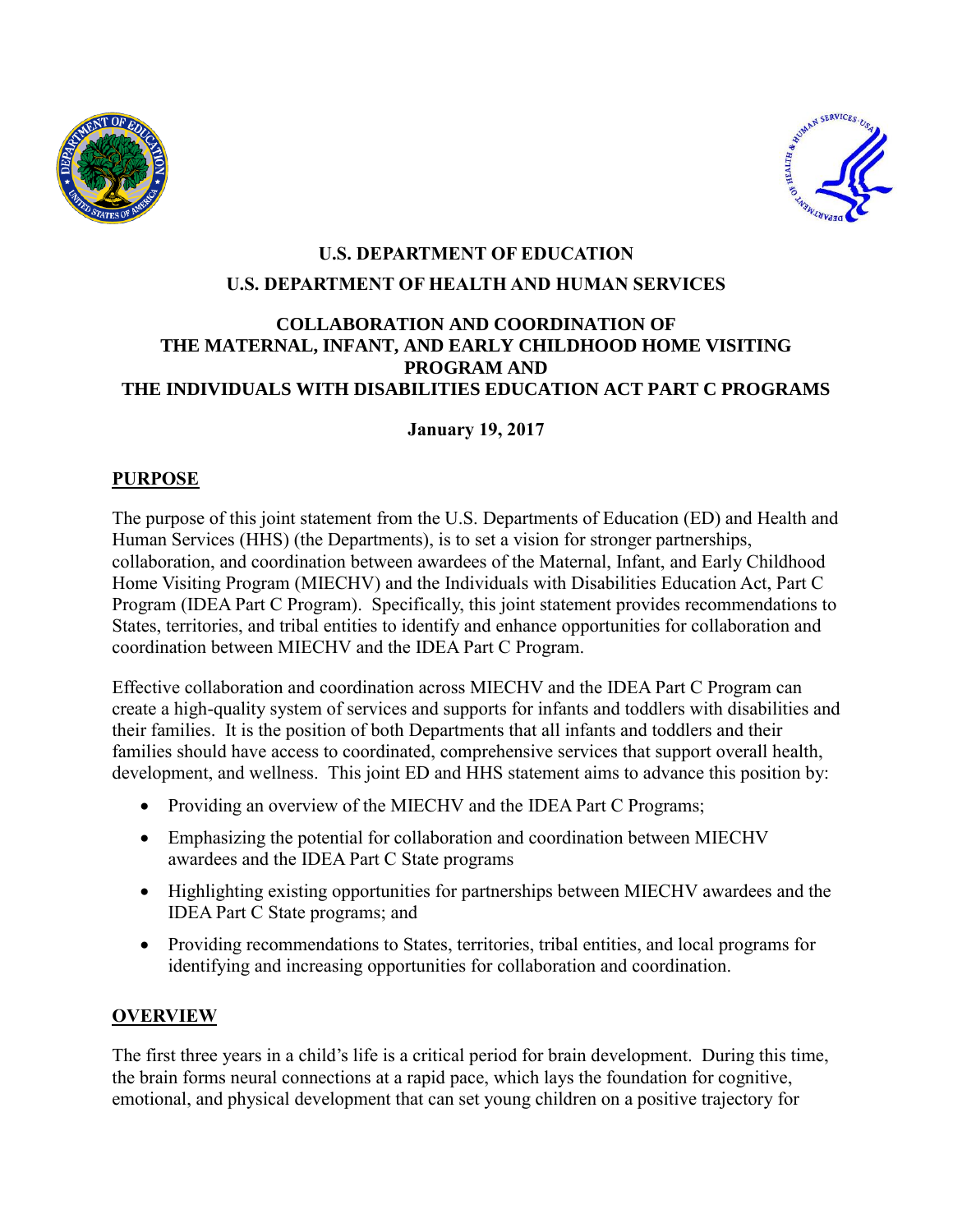school success (National Research Council and Institute of Medicine, 2000). The brain is strengthened by positive early experiences, especially stable relationships with caring and responsive adults, safe and supportive environments, and adequate nutrition (Center on the Developing Child at Harvard University, 2010). Negative experiences and toxic stress in the early years can disrupt brain development and can have significant irreversible damage on the immature brain (Shonkoff & Garner, 2012). Children who have a disability or are exposed to risk factors such as poverty, abuse and neglect, maternal depression, parental substance use disorder, and poor relationships with caregivers are most susceptible to suffering the effects of negative experiences (Centers for Disease Control and Prevention (CDC), 2016; Center on the Developing Child, 2007).

Intervening early to support families in developing positive relationships with their infants and toddlers can promote good parenting practices and healthy development. Equipping parents with the appropriate tools and knowledge to act early and advocate for their children is essential. Additionally, early detection and appropriate developmental and behavioral services and supports are critical to significantly improve school readiness, academic success, development, and overall well-being. Effective early childhood interventions can provide a variety of supports for infants and toddlers and their families that may be in the form of learning activities, therapeutic interventions, social-emotional supports, or family education and training on parenting, child development, and health and wellness. High-quality services and supports can change a child's developmental trajectory and ultimately improve outcomes for children, families, and communities (Tout, Halle, Daily, Albertson-Junkans, & Moodie, 2013).

Early childhood programs, like the MIECHV Program and the IDEA Part C Program, can help build a strong foundation that puts young children, particularly vulnerable children, on a path to success. Both the MIECHV and IDEA Part C Programs build on decades of research showing that home visiting and early intervention services, when provided to eligible children and families, can reduce health care costs, reduce rates of child maltreatment, increase family selfsufficiency, and increase developmental and educational gains (HHS Report to Congress, 2016; Avellar, et al., 2016; The Executive Office of the President of the United States, 2014).

While the MIECHV and IDEA Part C Programs have different goals and support the delivery of distinct services, both programs support families within a system of comprehensive services, and implement evidence-based interventions and strategies to improve rates of developmental and behavioral screening and outcomes for children and families (See Appendix A). Understanding the complementary activities of these two programs may enable providers to identify opportunities for coordination to better link families with appropriate services and supports.

## **The Maternal, Infant, and Early Childhood Home Visiting Program**

In 2010, Congress amended Title V of the Social Security Act to create the Maternal, Infant, and Early Childhood Home Visiting Program to support voluntary, evidence-based home visiting services for at-risk pregnant women and parents with young children up to kindergarten entry.<sup>1</sup> MIECHV is administered by the Health Resources and Services Administration (HRSA) in

 $\overline{a}$ <sup>1</sup> Social Security Act, Title V, Section 511(c) (42 U.S.C. § 711(c)).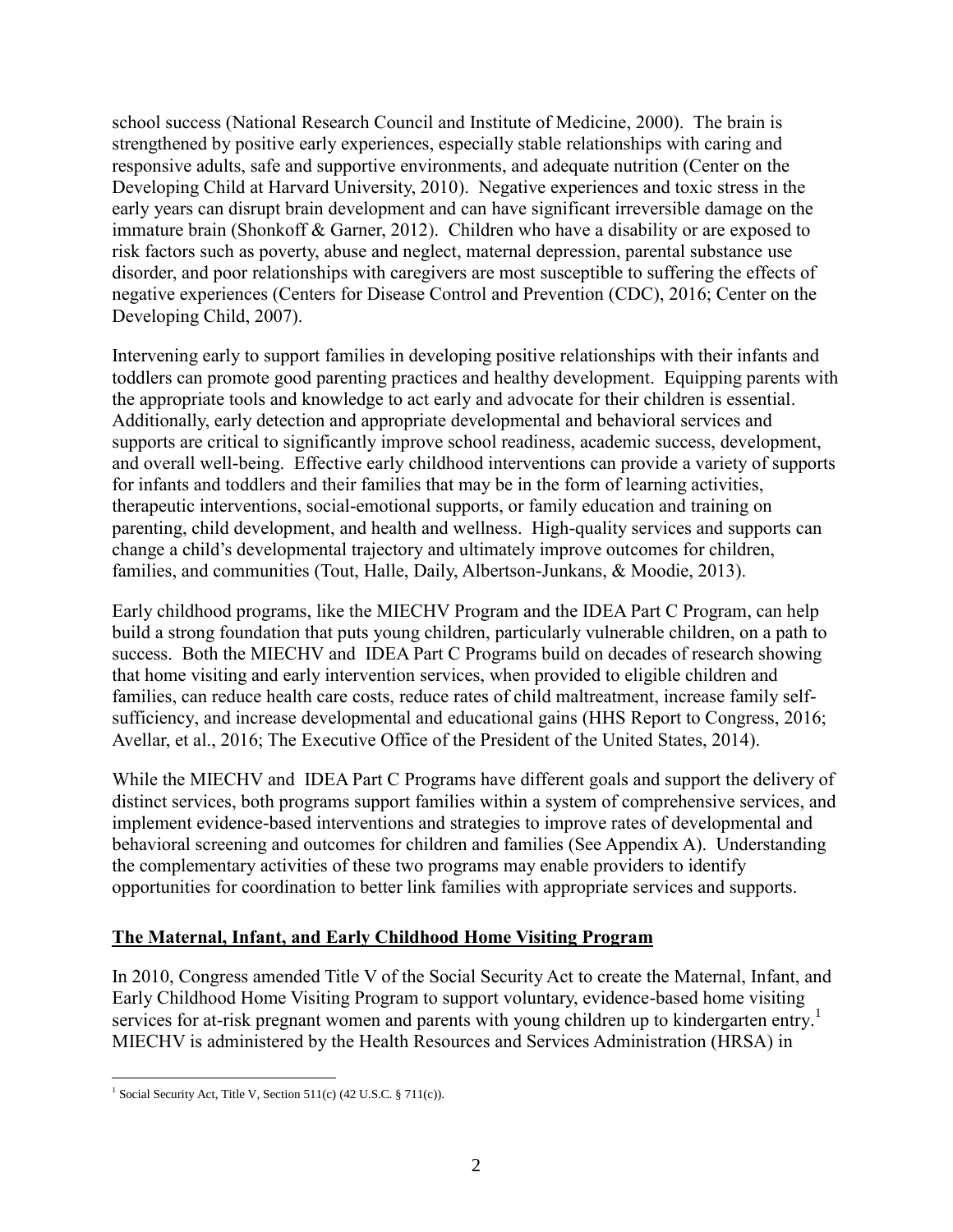partnership with the Administration for Children and Families (ACF). HRSA administers MIECHV grants to 50 States, D.C., and five territories. ACF administers the Tribal Home Visiting Program, which is funded through a 3 percent MIECHV set aside, and provides State grant funds to tribal organizations to develop, implement, and evaluate home visiting programs in American Indian and Alaska Native communities (HHS, 2013). Through their MIECHV funding, States, territories, and tribal entities, have the flexibility to tailor the program to meet the specific local needs of at-risk communities as identified in a Statewide needs assessment. Awardees must give priority in providing services<sup>2</sup> under the program to the following eligible families:

- Families who reside in at-risk communities in need of such services, as identified in a statewide needs assessment;
- Low-income families:
- Families with pregnant women under age 21;
- Families that have a history of child abuse or neglect or have had interactions with child welfare services;
- Families that have a history of substance abuse or need substance abuse treatment;
- Families that have users of tobacco products in the home;
- Families that are or have children with low student achievement;
- Families with children with developmental delays or disabilities; and
- Eligible families that include individuals who are serving or formerly served in the Armed Forces, including such families that have members of the Armed Forces who have had multiple deployments outside of the United States.

Additionally, States and territories have the flexibility to choose how to spend MIECHV grant funds, as long as the majority of funds are utilized to implement evidence-based home visiting models. <sup>3</sup> While there is some variation across evidence-based home visiting models, trained professionals in all home visiting programs meet regularly with expectant parents or families with young children in their homes to support building strong, positive caregiver relationships. Home visitors also evaluate families' needs and provide voluntary services tailored to those needs, such as:

- Teaching parenting skills and modeling effective techniques,
- Promoting early learning in the home with an emphasis on positive interactions between parents and children and the creation of a language-rich environment that stimulates early language development,
- Providing information and guidance on a wide range of health topics including breastfeeding, safe sleep position, injury prevention, and nutrition,

 $\overline{a}$ <sup>2</sup> Social Security Act, Title V, Section  $511(d)(4)$ .

<sup>&</sup>lt;sup>3</sup> HHS, Administration for Children and Families, Home Visiting Evidence of Effectiveness (HomVEE). Available at: http://homvee.acf.hhs.gov.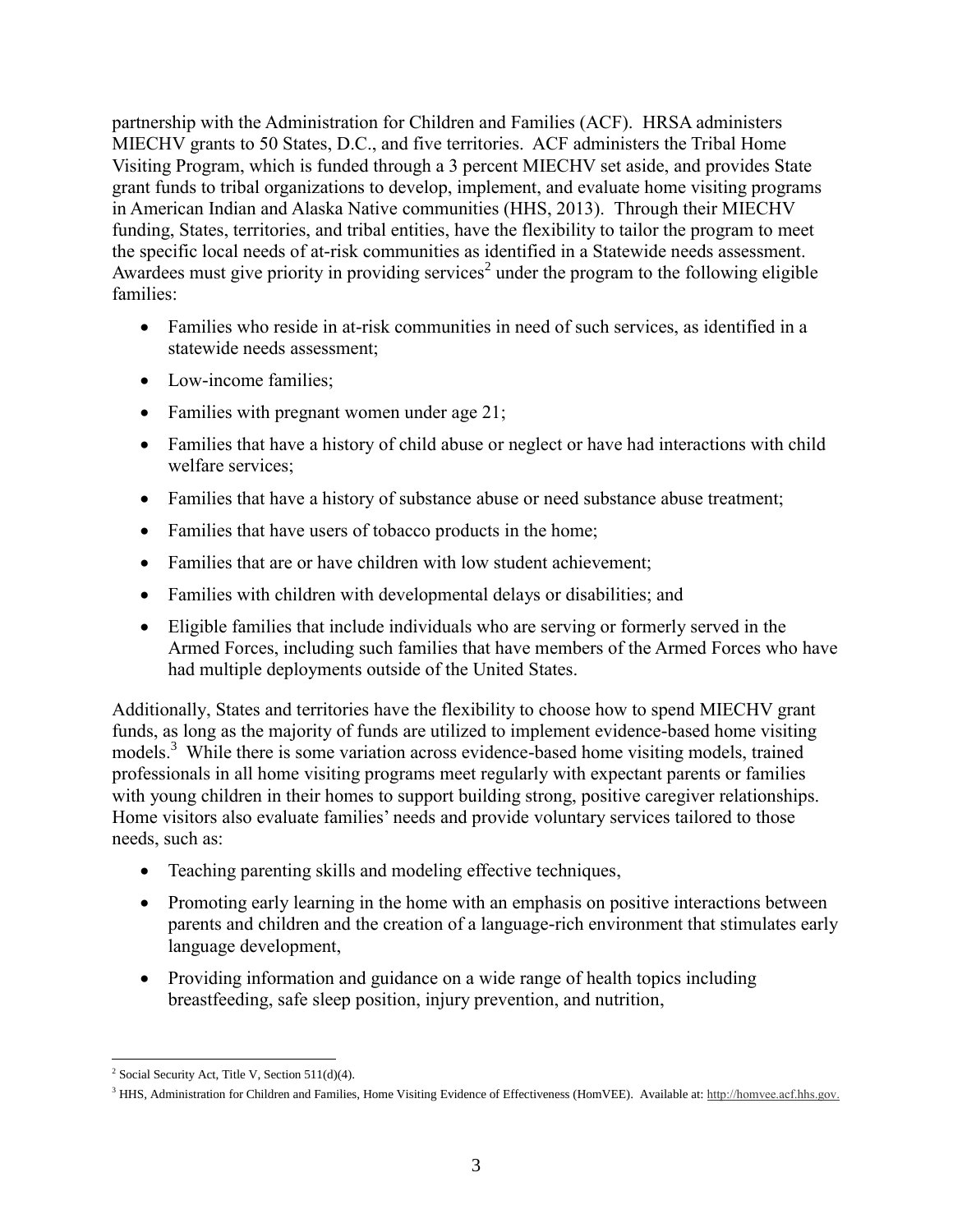- Conducting screenings and providing referrals to address postpartum depression, substance abuse, and family violence,
- Screening children for developmental delays and facilitating early diagnosis and intervention for autism and other developmental disabilities, and
- Connecting families to other services and resources as appropriate.

Through the MIECHV Program, States, territories, and tribal entities work to improve children and family outcomes, which were defined in legislation. These target outcomes include:

- Improved maternal and child health,
- Prevention of child injuries, child abuse, or maltreatment, and reduction of emergency department visits,
- Improvement in school readiness and achievement,
- Reduction in crime or domestic violence,
- Improvements in family economic self-sufficiency, and
- Improvements in the coordination and referrals for other community resources and supports. $4$

To this end, one key objective of the MIECHV Program is to collaborate with health and early learning partners to establish appropriate linkages and referral networks to other community resources and supports to help meet the needs of eligible families living in at-risk communities in every State.<sup>5</sup> Evidence-based home visiting programs can help children and families get off to a better, healthier start.

## **The Early Intervention Program for Infants and Toddlers with Disabilities**

The Early Intervention Program for Infants and Toddlers with Disabilities under IDEA Part C was authorized in 1986 and is administered by the Office of Special Education Programs within the Office of Special Education and Rehabilitative Services. The IDEA Part C State program must be available to all infants and toddlers and their families that reside in the State and meet the State's eligibility requirements for IDEA Part C services.<sup>6</sup> States receiving support under the IDEA Part C Program are required to make early intervention services available to infants and toddlers with disabilities, birth through age two, and their families.

Under the IDEA Part C Program, States receive financial assistance to: $<sup>7</sup>$ </sup>

 Develop and implement a Statewide, comprehensive, coordinated, multidisciplinary, interagency system that provides early intervention services for infants and toddlers with disabilities and their families;

 4 Social Security Act, Title V, Section 511(d)(1).

<sup>&</sup>lt;sup>5</sup> Social Security Act, Title V, Section 511(d)(3)(B).

<sup>&</sup>lt;sup>6</sup> <http://idea.ed.gov/>

 $720$  U.S.C. 1431(b).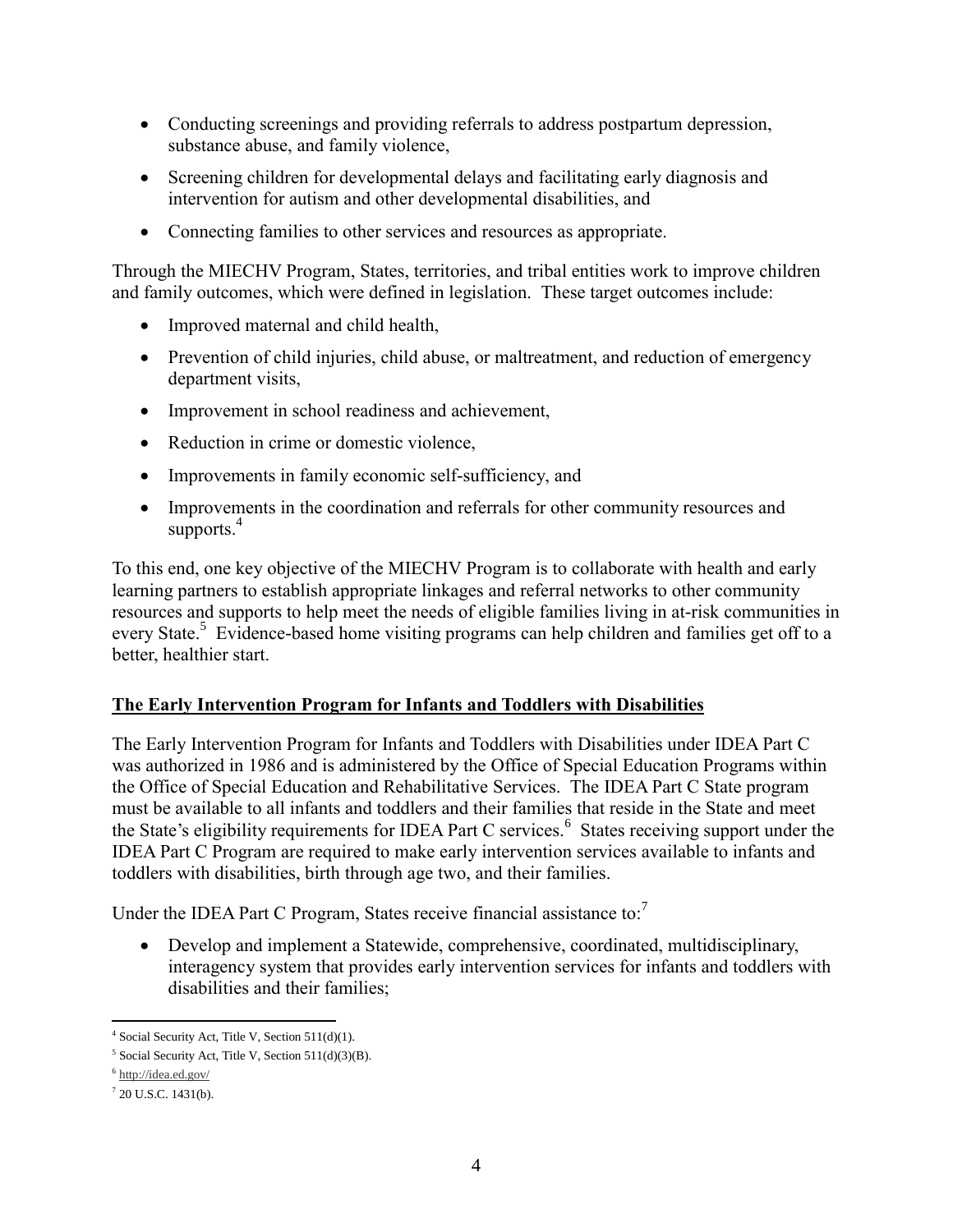- Facilitate the coordination of payment for early intervention services from Federal, State, local, and private sources (including public and private insurance coverage);
- Enhance State capacity to provide quality early intervention services and expand and improve existing early intervention services being provided to infants and toddlers with disabilities and their families; and
- Encourage States to expand opportunities for children under 3 years of age who would be at risk of having substantial developmental delay if they did not receive early intervention services.

In order to receive IDEA Part C Program funds, States must have a comprehensive child find<sup>8</sup> and referral process in place to identify infants and toddlers with disabilities. The State lead agency must ensure that the State awardee of a MIECHV grant is included as part of the IDEA Part C State child find system. $9$  However, local home visiting programs can make a referral to the IDEA Part C State program at any time even if the home visiting program is not part of the State's child find efforts.

Eligibility for IDEA Part C State program services varies across States, but, in general, to be eligible for services, children must be less than three years old $^{10}$  and meet one of two eligibility criteria.<sup>11</sup> The first criterion is that the child is experiencing a developmental delay (as defined by the State) in one or more of the following domains: physical development, cognitive development, communication development, social or emotional development, or adaptive development. Under the second criterion, infants and toddlers can be eligible for services under IDEA Part C if diagnosed with a physical or mental condition that has a high probability of resulting in developmental delay. Additionally, at the State's discretion, it may also establish a third criterion for eligibility -- if infants or toddlers would be at risk of experiencing developmental delay(s) if early intervention services were not provided.<sup>12</sup> A State may expand this criterion to include a child who is at risk of experiencing developmental delays because of biological or environmental factors that can be identified. If a State chooses to serve at-risk infants and toddlers and their families, the State must provide a definition of "at-risk" and provide a description of the early intervention services that will be provided under IDEA Part C State programs to serve infants and toddlers that meet the State's definition. In addition, at the State's option, the State may make early intervention services available to children with disabilities beyond age three until the beginning of the school year following their fourth or fifth birthdays (generally when children enter kindergarten).

For infants and toddlers eligible for services, the IDEA Part C Program makes funds available for States to provide early intervention services and supports through an Individualized Family Service Plan (IFSP) to address the developmental needs of infants and toddlers with disabilities.

 8 34 CFR §303.302(a)(1)(2)(i)(ii)(3).

 $9^9$  34 CFR §303.302(c)(1)(ii)(B).

<sup>&</sup>lt;sup>10</sup> Under 34 CFR §303.211, IDEA gives States the discretion to extend eligibility for Part C services to children with disabilities who are eligible for services under section 619 (Preschool Grants) and who previously received services under Part C, until such children enter or are eligible under state law to enter kindergarten or elementary school and the State can choose to serve such children until the beginning of the school year following their fourth or fifth birthday.

<sup>&</sup>lt;sup>11</sup> 34 CFR §303.21.

<sup>12</sup> 34 CFR §303.21(b).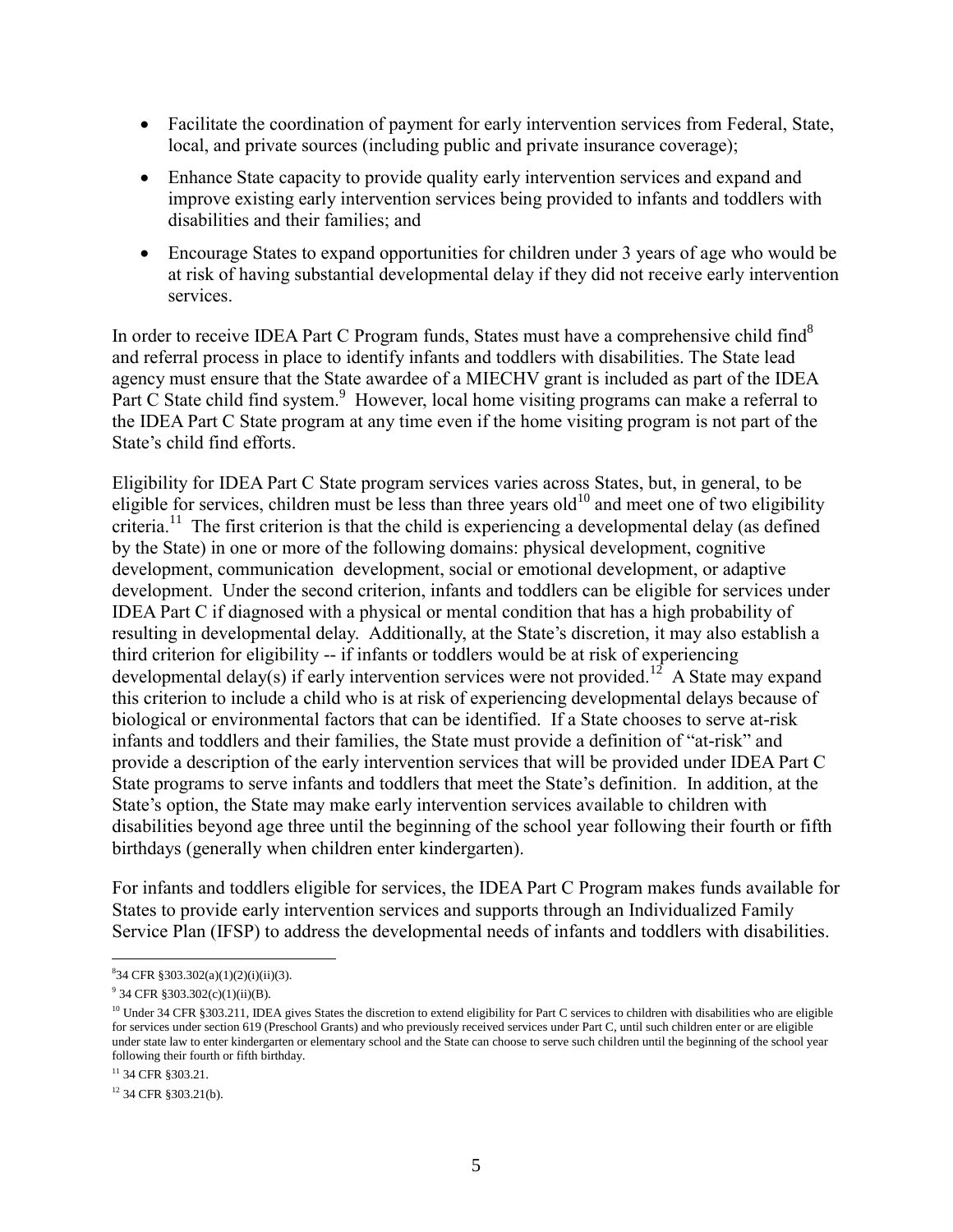The IFSP is developed by parents and a team of professionals. The IDEA Part C regulations list the types of services that may be provided to eligible infants and toddlers and their families. However, this list is not exhaustive and States have the flexibility to provide other services that a child and family may need to meet specified developmental outcomes.<sup>13,14</sup> To the maximum extent appropriate, these services must be provided in the child's natural environment such as the home, as opposed to a clinical setting, and should focus on working with and supporting family members and caregivers to enhance their child's development and learning. IDEA Part C services can include:

- Family education and counseling, and home visits;
- Special instruction;
- Speech pathology and audiology;
- Occupational therapy;
- Physical therapy;
- Psychological services;
- Service coordination:
- Nursing services;
- Nutrition services:
- Social work services:
- Vision services:
- Assistive technology devices and services.

## **Emergent Opportunities for Collaboration and Coordination Between MIECHV Awardees and IDEA Part C State Programs to Address Family Risk, Improve Early Detection, and Support Children's Development**

MIECHV awardees and IDEA Part C State programs have the opportunity to align and coordinate service design and delivery in order to maximize services to infants and toddlers with disabilities. This coordination is critical as many of the social and environmental factors that impact families prioritized for services by MIECHV, such as prenatal drug exposure, child maltreatment, and homelessness, also put infants and toddlers disproportionately at risk for experiencing developmental delay.

## *Parental Substance Abuse and Prenatal Substance Abuse Exposure*

Approximately 11 percent of newborns have prenatal substance abuse exposure (e.g., drugs or alcohol) yet an estimated 95 percent of these infants are sent home from the hospital without being identified or referred for early intervention, home visiting, or other support services

 $\overline{a}$ 13 34 CFR §303.13.

<sup>14</sup> 34 CFR §303.13(d).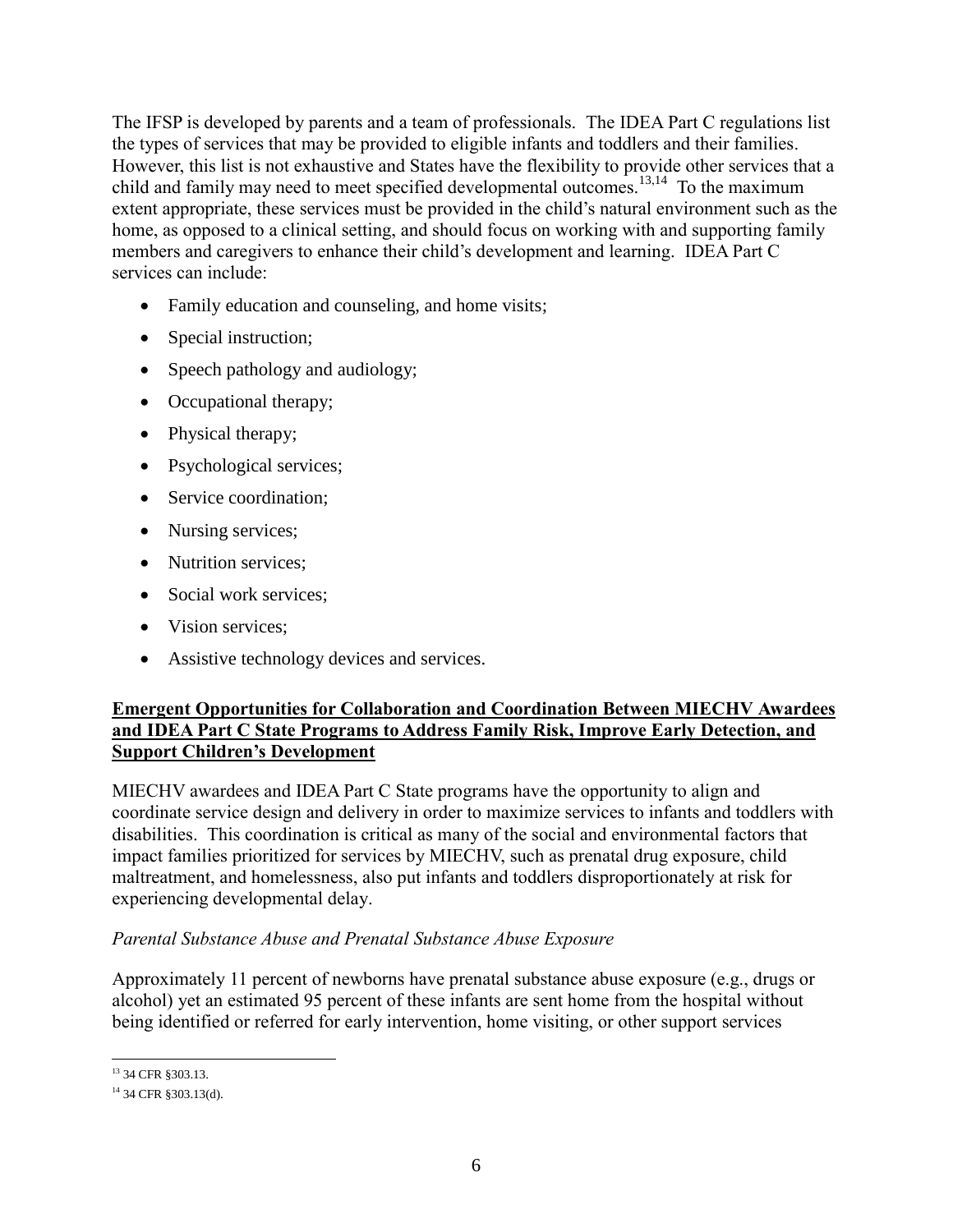(Young, et al., 2009). Between 2000 and 2012, researchers and public health officials saw a steep increase in the number of infants exposed to substances prenatally who develop neonatal abstinence syndrome (NAS). Although data on long-term developmental outcomes are limited, children affected by NAS may have experienced poor fetal growth, preterm birth, longer neonatal intensive care unit hospital stays, poor postnatal growth, and a constellation of withdrawal symptoms (CDC, 2016). At the same time, their parents are dealing with the consequences of substance use disorder. Ensuring that families have access to a comprehensive, coordinated system of prevention and intervention supports can optimize outcomes for this vulnerable population. Within that system, there are tremendous opportunities for coordination across MIECHV awardees, IDEA Part C State programs, and other service providers to effectively and efficiently support families struggling with the consequences of substance use disorder.

#### *Child Maltreatment*

Child maltreatment is linked to substantial risks to the appropriate development of children and is associated with physical injuries, delayed physical growth, and behavioral issues, which may be further complicated by caregivers who are struggling with substance use disorder, domestic violence, and mental illness (Child Trends, 2016). The Child Abuse Prevention and Treatment Reauthorization Act of 2010 (CAPTA)<sup>15</sup> requires States that receive CAPTA funds to develop policies and procedures to refer children under the age of three who are involved in a substantiated case of abuse or neglect to the IDEA Part C State program to determine eligibility for services. Although family participation is voluntary, IDEA has complementary language, requiring States receiving IDEA Part C Program funds to refer for early intervention services any child under the age of three who is (1) the subject of a substantiated case of child abuse or neglect; or (2) identified as directly affected by illegal substance abuse, or withdrawal symptoms resulting from prenatal drug exposure.<sup>16</sup> As noted above, MIECHV awardees must give priority to high-risk populations defined in statute, which include families that have a history of child abuse or neglect or have had interactions with child welfare services. Researchers suggest that effective implementation of CAPTA may require consideration of structured collaboration opportunities to address the needs of families with substantiated cases of child maltreatment (Barth, et al., 2007). The complex needs of families with a substantiated case of child abuse or neglect presents a unique opportunity for collaboration across MIECHV and IDEA Part C State programs.

#### *Homelessness*

The experience of homelessness can have long-term negative consequences for the health and overall well-being of families with young children. In the United States, children under five are the most likely age group to experience homelessness, <sup>17</sup> with children under one year of age being the most common age group to enter shelters and transitional housing programs.<sup>18</sup> Infants and toddlers experiencing homelessness are more likely than other children to have low birth

 $\overline{a}$ <sup>15</sup> [http://www.acf.hhs.gov/cb/focus-areas/child-abuse-neglect.](http://www.acf.hhs.gov/cb/focus-areas/child-abuse-neglect)

<sup>16</sup> 34 CFR §303.303(b)(1) and (2).

<sup>17</sup> [https://www.acf.hhs.gov/sites/default/files/ecd/echomelessnesspolicystatement.pdf.](https://www.acf.hhs.gov/sites/default/files/ecd/echomelessnesspolicystatement.pdf) 

<sup>18</sup> [https://www.acf.hhs.gov/sites/default/files/ecd/echomelessnesspolicystatement.pdf.](https://www.acf.hhs.gov/sites/default/files/ecd/echomelessnesspolicystatement.pdf)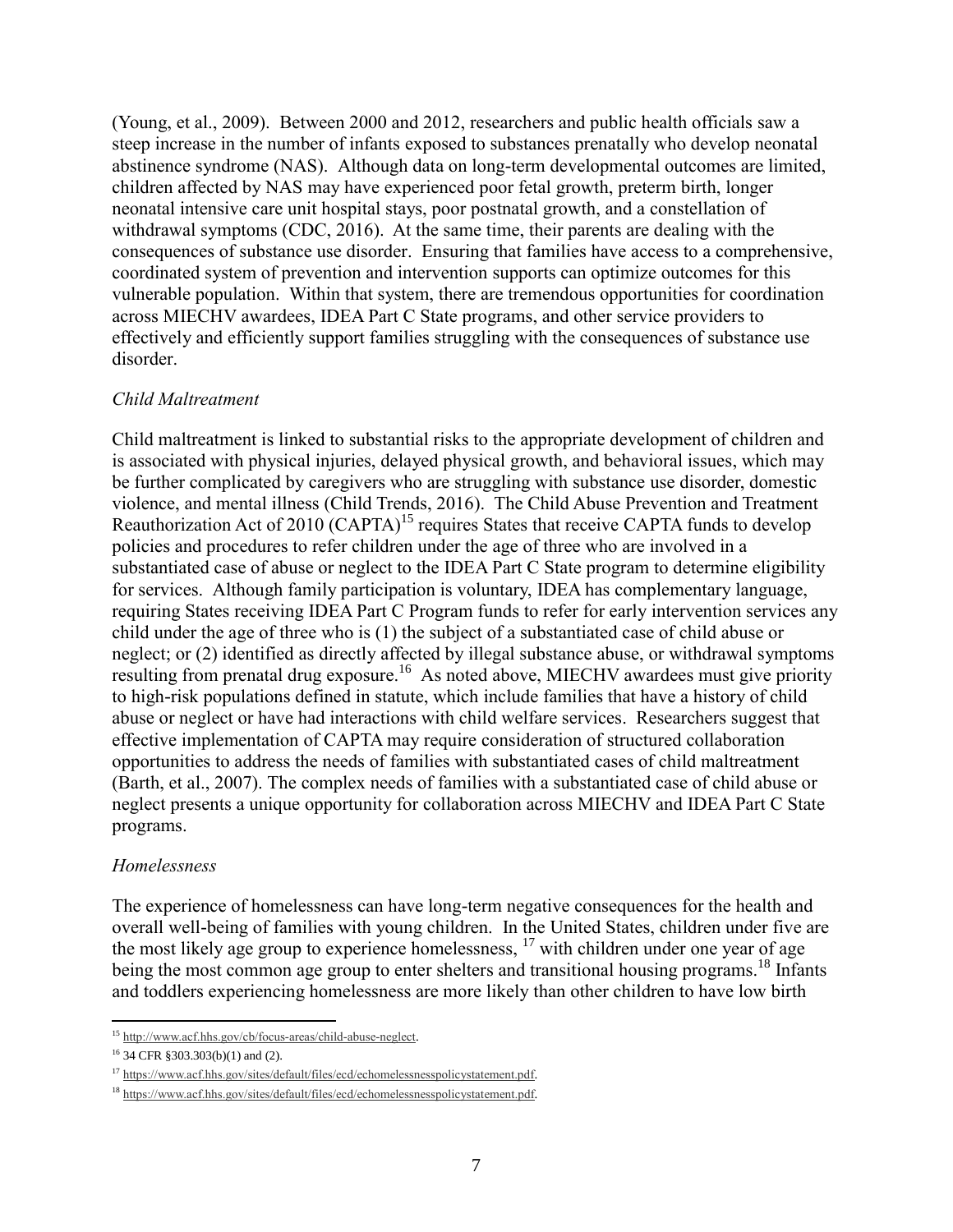weight, developmental delays, and emotional and behavioral challenges, yet they are greatly underrepresented in early childhood and home visiting programs (McCoy-Roth, Mackintosh  $\&$ Murphey, 2012). In addition, caregivers of homeless children may experience physical and behavioral health challenges as a result of homelessness that make parenting more difficult (David, Gelberg, & Suchman, 2012). The joint HHS/Department of Housing and Urban Development/ED *[Policy Statement on Meeting the Needs of Families with Young Children](https://www.acf.hhs.gov/sites/default/files/ecd/echomelessnesspolicystatement.pdf)  [Experiencing and At Risk of Homelessness](https://www.acf.hhs.gov/sites/default/files/ecd/echomelessnesspolicystatement.pdf)*<sup>19</sup> suggests that cross-system collaboration is critical across all programs and systems that interact with families during early childhood, as no single program or system can meet all of the needs of young children and families experiencing homelessness. Both MIECHV and Part C State programs are uniquely situated to support this vulnerable population.

Research demonstrates that early detection of developmental and behavioral issues and the use of appropriate intervention supports and services significantly improve a child's school readiness, academic success, and overall well-being. Both the MIECHV and IDEA Part C Programs share a common commitment to ensuring that young children are screened and referred for appropriate services as early as possible. MIECHV awardees, for example, collect data on the percentage of children enrolled in home visiting with a timely screen for developmental delays using a validated parent-completed tool. Data are also collected on the percentage of children with positive screens for developmental delays who receive services in a timely manner. Under the IDEA Part C Program, each State must implement a comprehensive child find system to ensure that all infants and toddlers with disabilities in the State are identified, located and evaluated. State and local MIECHV awardees and IDEA Part C State programs can leverage this shared commitment to align, coordinate, and share resources to improve early detection and identification of children with disabilities and developmental delays, and make needed early intervention services available.

## **CHALLENGES TO BUILDING COLLABORATION AND COORDINATION BETWEEN MIECHV AWARDEES AND IDEA PART CSTATE PROGRAMS**

Effectively responding to the needs of infants and toddlers with disabilities requires MIECHV awardees, IDEA Part C State programs, and other relevant programs to collaborate at the State and local levels. As with MIECHV, the IDEA Part C Program is based on strong evidence, experience, and the implementation of evidence-based interventions with infants and toddlers and their families. The distinct but aligned goals and requirements of each program actually complement each other, and collaboration between the programs can ensure that families of infants and toddlers with disabilities are receiving the services and supports to meet their individualized needs. However, States indicate that there can be many challenges to such coordination. For example, some States have indicated that, since the IDEA Part C State program is not identified as an evidence-based home visiting model under MIECHV, there are misunderstandings regarding whether and how the programs can collaborate in delivering services to families of infants and toddlers with disabilities. Another challenge impacting collaboration is the lack of sufficient capacity in States and in at-risk communities to provide

 $\overline{a}$ <sup>19</sup> [http://www.acf.hhs.gov/ecd/joint-policy-statement-on-meeting-the-needs-of-families-with-young-children-experiencing-and-at-risk-of](http://www.acf.hhs.gov/ecd/joint-policy-statement-on-meeting-the-needs-of-families-with-young-children-experiencing-and-at-risk-of-homelessness-released)[homelessness-released.](http://www.acf.hhs.gov/ecd/joint-policy-statement-on-meeting-the-needs-of-families-with-young-children-experiencing-and-at-risk-of-homelessness-released)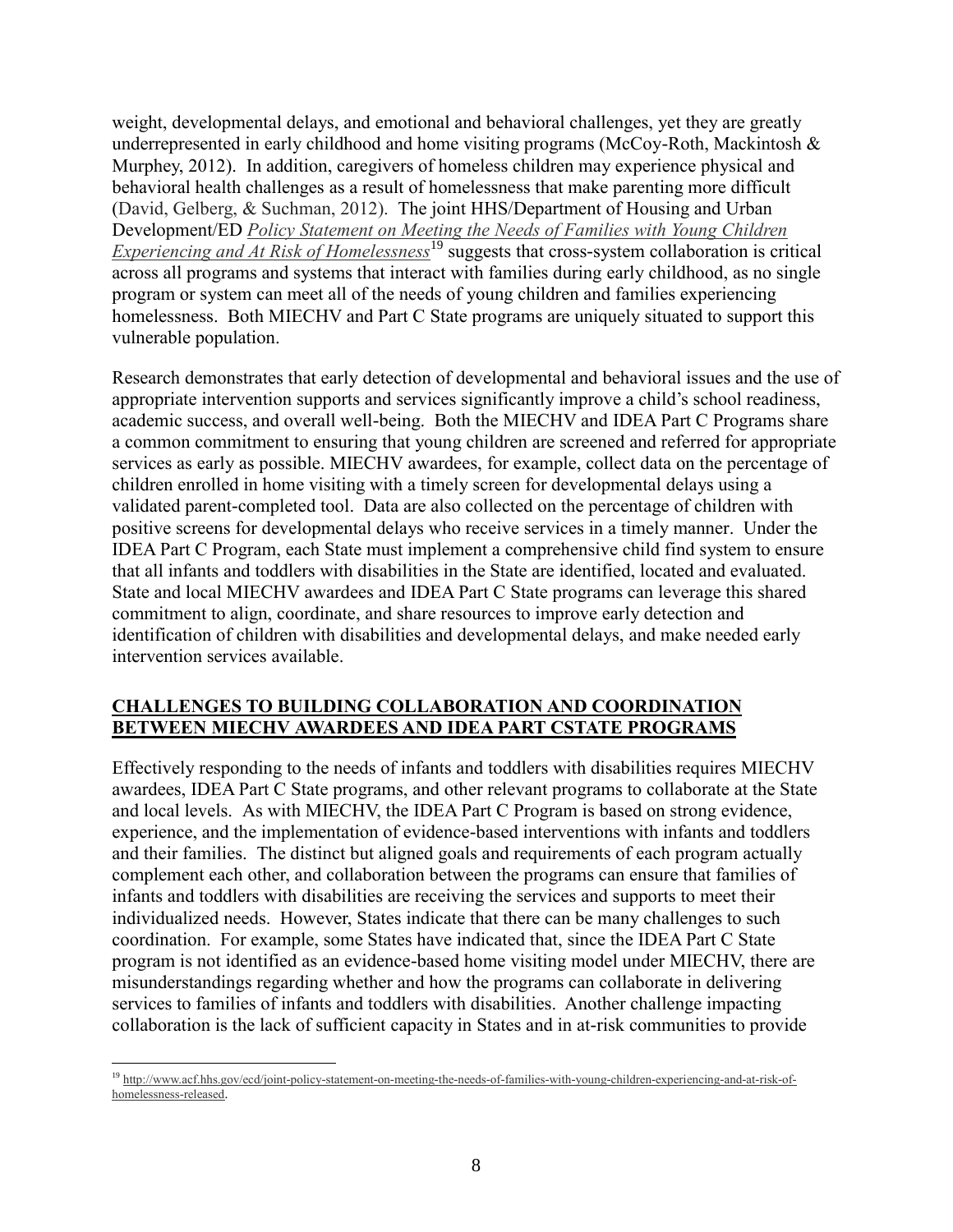home visiting services. For example, limitations in MIECHV funding can result in some children in at-risk communities having limited or no access to home visiting services, including families receiving early intervention services.

To address challenges to collaboration, States need a coordinated strategy to maximize the impact of both programs and to utilize program data to guide decisions that could best support that collaboration. However, many States are in varying stages in the development of a coordinated strategy to ensure programs effectively work together to best meet the needs of families (National Governors Association, 2011). The outcomes of a recent survey of 41 IDEA Part C State programs indicated that MIECHV awardees and Part C State programs could improve the quality of service delivery by collaborating around activities such as: workforce development, development of aligned policies and service delivery procedures, use of shared facilities, and data sharing and integration (IDEA Infant Toddlers Coordinator Association, 2016). Without strategic planning and effective systems in place to facilitate coordination across the programs, services may operate in silos, and children and vulnerable families may not receive needed supports and services.

## **RECOMMENDATIONS FOR STATES AND LOCAL COMMUNITIES TO ADVANCE COLLABORATION AND COORDINATION BETWEEN MIECHV AWARDEES AND IDEA PART C STATE PROGRAMS**

Several States and local communities are leading the effort to strengthen collaboration between MIECHV awardees and IDEA Part C State programs by exploring opportunities to coordinate services. While the approaches to collaboration among State and local communities vary, there are common themes across programs including: committed leadership, an intentional focus on collaboration, and systematic planning to develop policies and practices that seamlessly connect families to the array of services that may be needed.

The following recommendations are based on interviews with 10 States<sup>20</sup> that have been working to develop strong MIECHV awardee and IDEA Part C State program collaborations. These recommendations can support activities that will lead to enhanced collaboration between MIECHV awardees and the IDEA Part C State program at the State, territory, tribal entity, and local levels to increase the quality of early childhood systems and services for infants and toddlers with disabilities. The reference to these recommendations and specific States does not imply approval of specific State policies by either ED or HHS.

## **Recommendation 1: Set a Statewide Vision for Collaboration Across Early Childhood Providers**

MIECHV awardees and IDEA Part C State programs, in collaboration with health and early learning partners at the State level, have the opportunity to jointly develop a Statewide vision. This vision should be comprehensive and coordinated across systems of care and supports for infants and toddlers with disabilities and their families, especially those who are at greatest risk. States and local communities can begin this process by ensuring that State and local leaders, and

 $\overline{a}$ <sup>20</sup> Connecticut, Iowa, Massachusetts, Montana, North Carolina, New Jersey, Ohio, Texas, Washington, and West Virginia.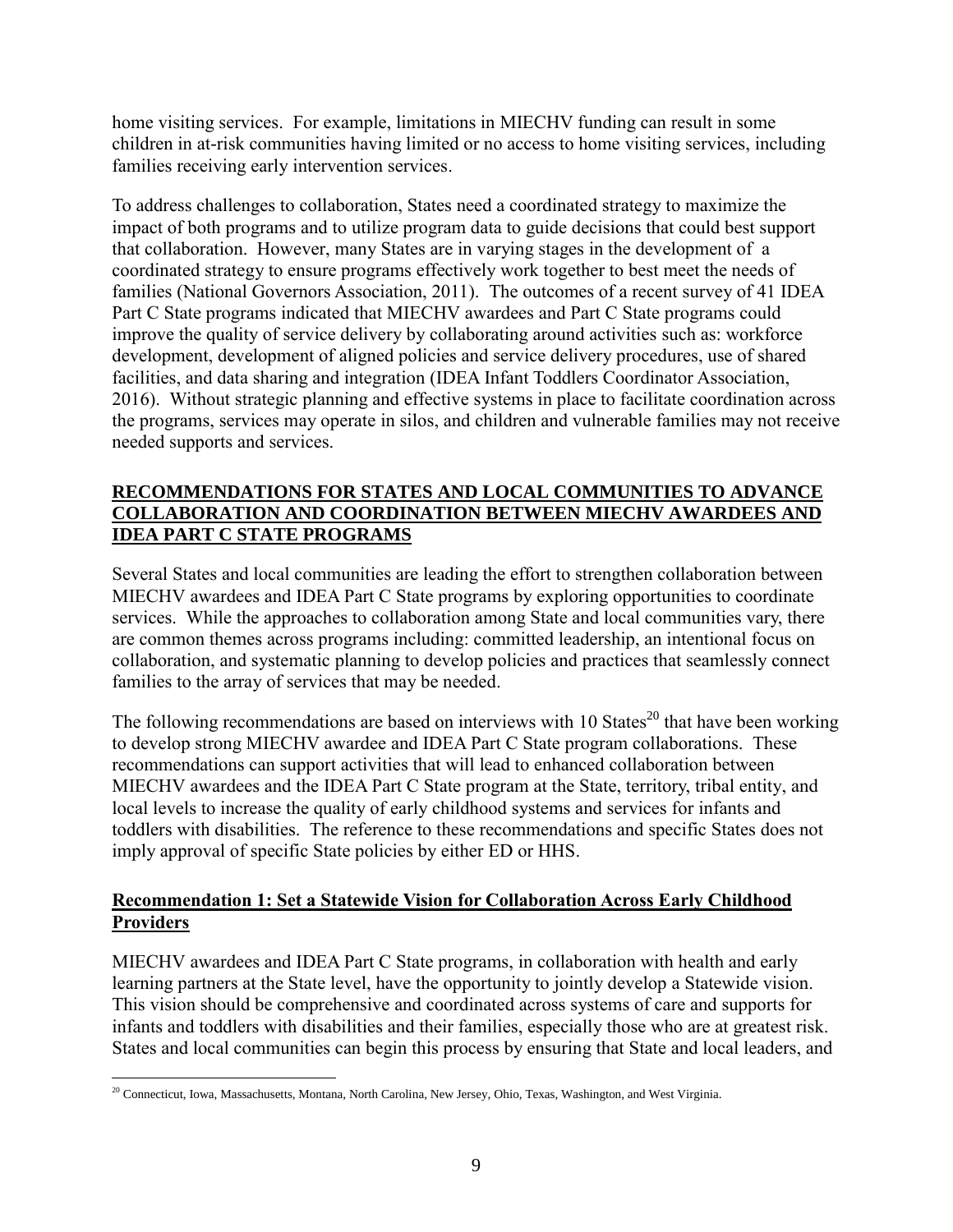their teams, understand the goals and requirements of both programs and how services are delivered. With greater understanding of the programs, leaders can set a vision for collaboration by reviewing data, assessing service needs, mapping out available services and supports, identifying gaps, and exploring opportunities for collaboration as well as challenges that inhibit collaboration. These steps will facilitate the development of an aligned vision and a joint plan that clarifies the intended outcomes and the roles of State and local home visiting and IDEA Part C State programs to make progress toward achieving outcomes through policy, funding, and service delivery.

## **Recommendation 2: Establish Shared or Partnering State Organizational and Leadership Structures**

Effective collaboration requires skilled leadership, positive relationships, clear communication, and shared vision and values. One way to achieve effective collaboration is through joint Statelevel administration of both MIECHV and the IDEA Part C State programs within the same State lead agency. Programs that are jointly administered may benefit from a unified vision that sets connected priorities for both programs and guides program operation.

In States where this type of alignment is not possible, another way to achieve effective collaboration is through intentional partnerships across State program leadership. A commitment to partnership at the leadership level and a unified vision can significantly enhance collaboration and coordination of services. States should consider strategies to facilitate ongoing planning and implementation at senior leadership levels representing MIECHV awardees and IDEA Part C State programs.

Through shared or partnered State leadership structures, programs may be more likely to:

- Establish regular meetings, making it easier to build relationships and engage in discussions about program activities;
- Engage in decision making that takes the needs of both programs into account;

## **SPOTLIGHT on CONNECTICUT**

In 2013, Connecticut established an Office of Early Childhood (OEC) by combining programs from five separate agencies. The goal was to have a single agency, overseeing a coordinated system of early childhood care, education, and support to families and young children. The Family Support Division within OEC includes the IDEA Part C administration, the state and federally-funded home visiting programs, the State's Help Me Grow program, the administration of the Community Based Child Abuse & Prevention (CBCAP) grant, and additional programs focused on child abuse prevention. The Division Director holds the titles of both Part C Director and the MIECHV Director.

- Implement shared organizational goals, strategic plans, and guidance;
- Establish shared data systems;
- Continuously engage in quality improvement activities; and
- Leverage funds.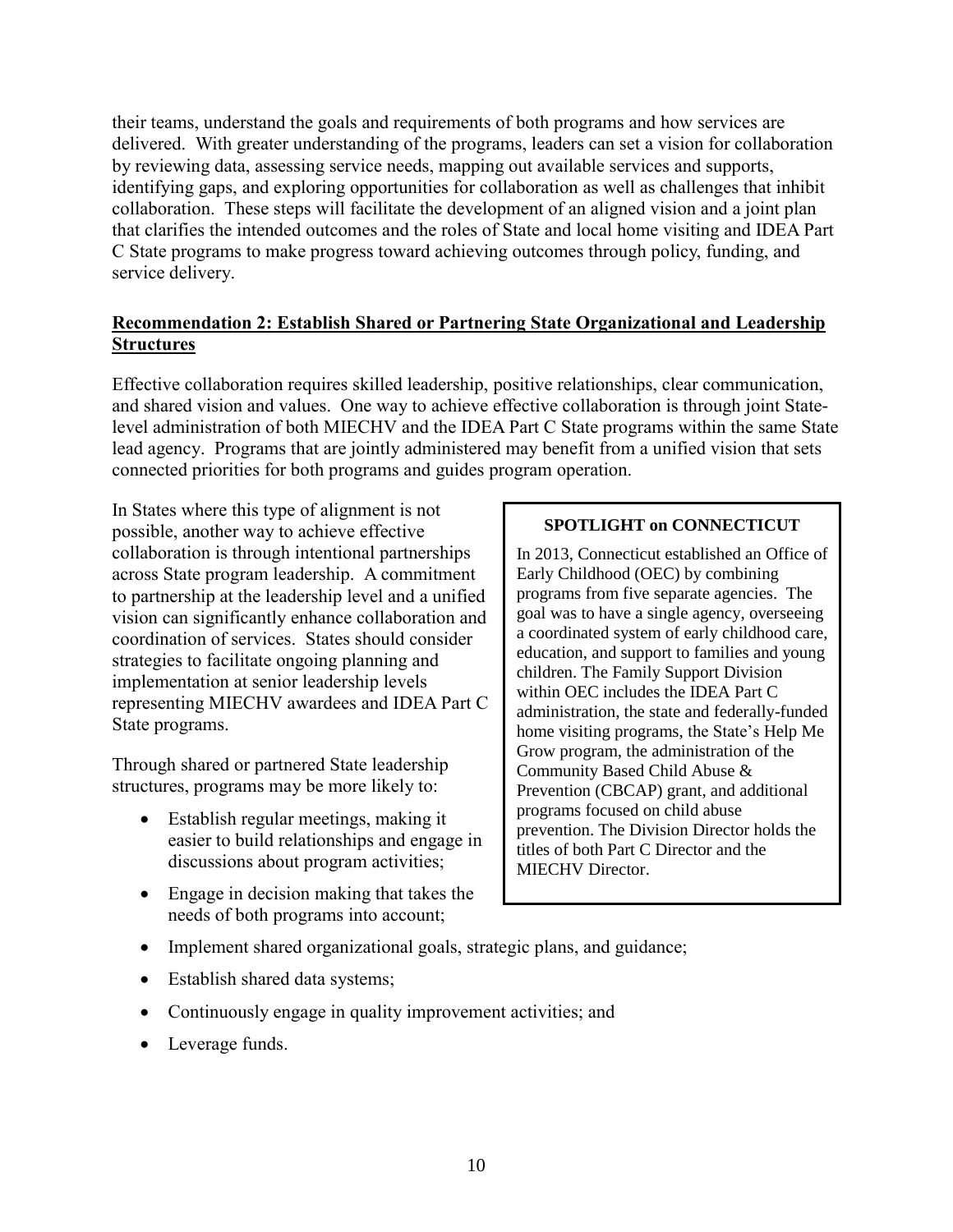## **Recommendation 3: Build on Interagency Advisory Groups**

State and local leaders should use interagency advisory groups to explore and promote greater collaboration among programs and service providers. Advisory groups, such as the State Advisory Councils on Early Childhood Education and Care initially sponsored by the  $ACF<sup>21</sup>$ , the State Interagency Coordinating Council (SICC), and the Early Childhood Comprehensive Systems funded by the Maternal and Child Health Bureau provide a major opportunity for participants to learn more about each other's programs, including funding streams, program standards, limitations, eligibility requirements, populations served, monitoring activities, and desired outcomes. Cross-agency workgroups can help eliminate structural, historical, and attitudinal barriers to collaboration and ensure services are better aligned by leveraging resources, streamlining activities, and implementing quality improvement strategies. Interagency groups can also support programs in providing a coordinated system of supports to families and their young children and by making policy and practice decisions that meet the needs of multiple stakeholders.

The IDEA Part C Program requires that each State establish a SICC, appointed by the Governor of the State, for the purpose of advising and assisting in the implementation of the IDEA Part C State program. The required membership includes a wide representation of early childhood professionals and may include representative(s) from MIECHV awardees or their local implementing agencies. MIECHV awardees can convene advisory groups and participate in State and local early childhood advisory councils.

Recognizing the benefit of interagency groups, both SICCs and MIECHV advisory groups should review membership to ensure that representation from MIECHV awardees and IDEA Part C State programs are included. To foster greater collaboration between these programs, SICCs and advisory groups are encouraged to:

- Analyze needs assessment, demographic, and service delivery data to identify gaps in service, support comprehensive planning, develop priorities, and make data-driven decisions on how to better support collaboration between MIECHV awardees and IDEA Part C State programs;
- Support programs in developing a Statewide strategy to promote effective collaboration at all levels;
- Review MIECHV and IDEA Part C State performance data and support programs in developing joint measures and strategies to improve on those measures;
- Explore ways to braid MIECHV and IDEA Part C funds to increase collaboration and enhance sustainability;
- Develop and disseminate policies that promote MIECHV awardee and IDEA Part C State program collaboration at all levels and monitor their implementation; and
- Engage the public in support of collaboration as a key ingredient of a high-quality comprehensive early childhood system.

 $\overline{a}$ <sup>21</sup> http://www.acf.hhs.gov/ecd/early-learning/state-advisory-councils.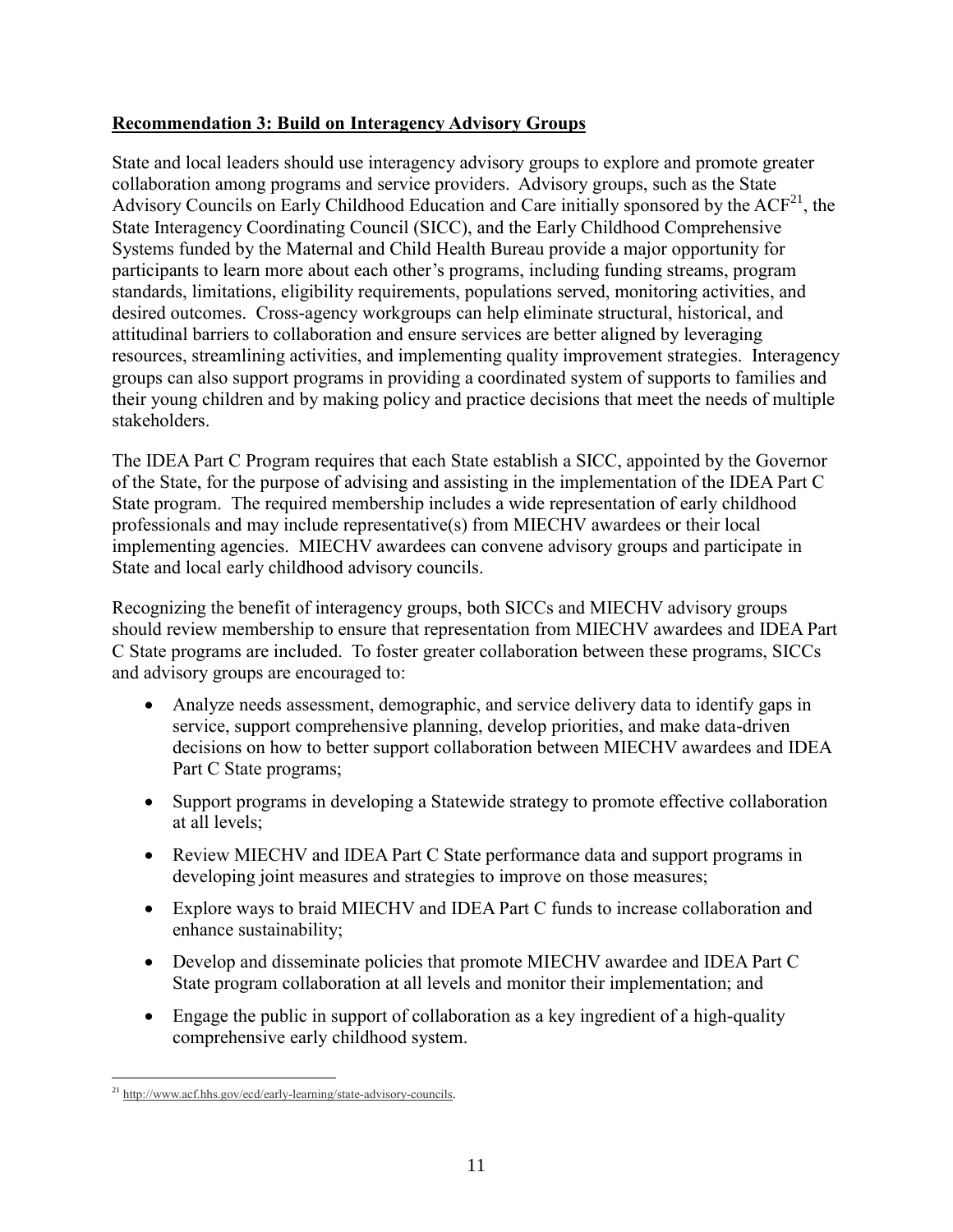## **Recommendation 4: Develop Centralized Intake, Screening, and Referral Systems**

States should consider implementing centralized intake, screening, and referral systems at State, regional, or local levels as an effective way to ensure that families have timely access to appropriate services that meet their needs. A centralized intake system can lead families through the process of identifying eligible services by:

- Promoting coordinated universal screening of pregnant women and infants and toddlers;
- Establishing an efficient system to receive screening results and referrals from community partners;
- Ensuring timely referrals between MIECHV awardees and IDEA Part C State programs and obtaining parental consent (when needed) to share personally

#### **Centralized Intake and the Help Me Grow (HMG) Model**

Help Me Grow is a non-federal system that assists States in identifying children at risk for developmental and behavioral concerns and then helps families find communitybased programs and services (e.g. Home Visiting and Part C). HMG is a system that helps to build collaboration across sectors, including health care, early care and education, and family support.

Through comprehensive physician and community outreach and centralized information and referral centers, families are linked with needed programs and services. Ongoing data collection and analysis helps identify gaps in and barriers to the system.

identifiable information across the two programs to improve coordination and allow for follow-up information;

- Providing a feedback mechanism to referring providers;
- Reducing duplication of services by maintaining a centralized database; and
- Streamlining referrals that connect pregnant women and families with needed MIECHV and IDEA Part C Program services and resources.

A common barrier to implementing a centralized intake, screening, and referral system is that each program relinquishes some control over intakes and referrals. To overcome this barrier, MIECHV awardees and IDEA Part C State program leadership should invite appropriate stakeholders to contribute to the system's development to ensure that requirements of both programs are met while addressing those concerns.

For those with a centralized system in place, State and local leaders should assess if current structures and procedures are aligned with their shared vision of support for infants and toddlers with disabilities and their families, especially those at greatest risk. Specifically, States and local leaders should evaluate the effectiveness of the centralized intake, screening, and referral system in providing streamlined access to necessary services for families. These services should include basic screening to identify home visiting and IDEA Part C State program eligibility and appropriateness, and flow of communication between programs and the referral source.

As MIECHV awardees and IDEA Part C State programs seek to provide timely and appropriate referrals to families, centralized, or even coordinated, screening and referral systems can serve as important opportunities for quality improvement. MIECHV awardee and IDEA Part C State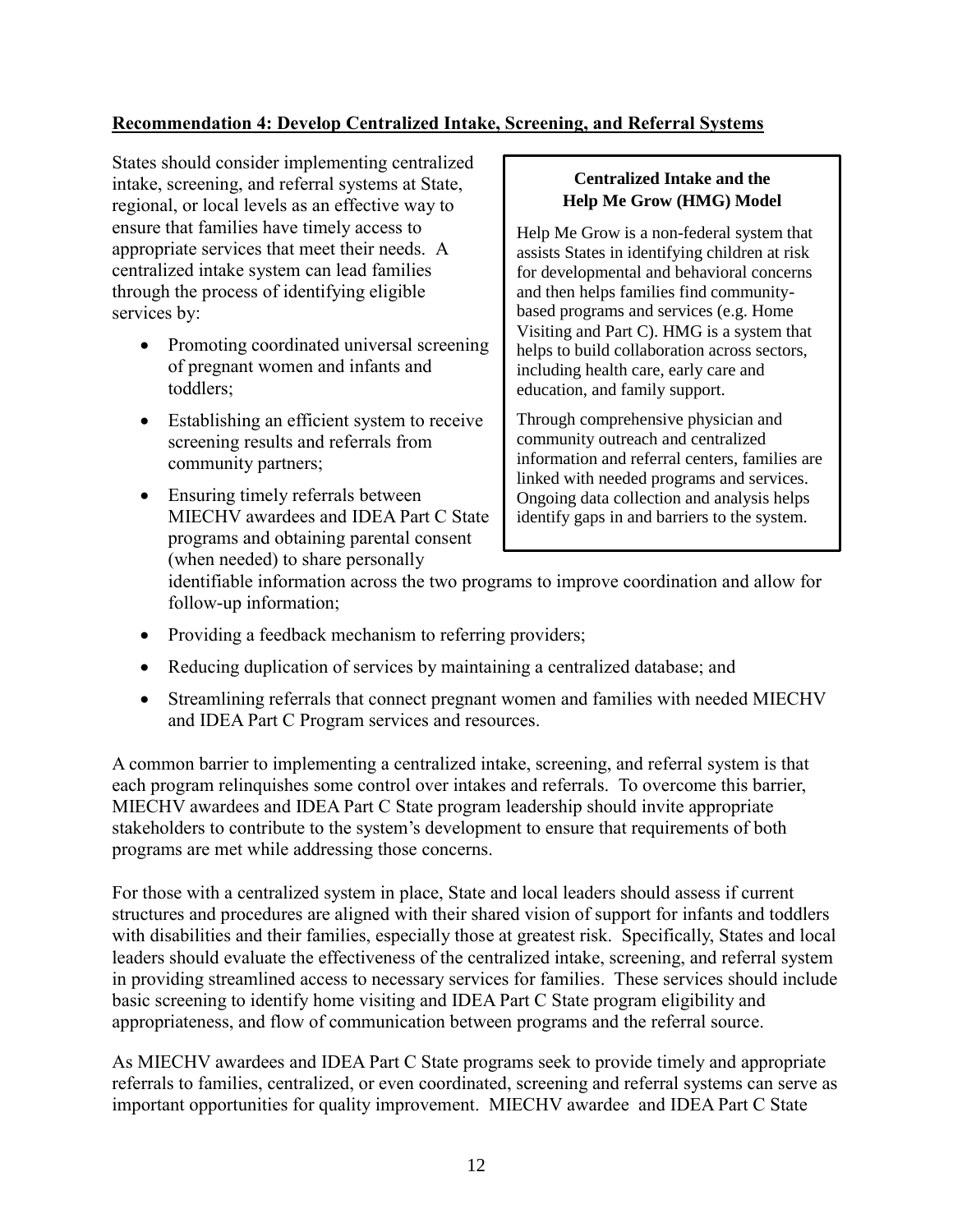program leadership can leverage the successes of resources such as the Home Visiting Collaborative Improvement and Innovation Network<sup>22</sup> to build on existing work.

## **Recommendation 5: Develop Policies and Procedures on Dually Enrolling Families and their Young Children in MIECHV and IDEA Part C State Programs when Appropriate and Available**

State and local leaders of MIECHV awardees and Part C State programs should develop policies and procedures on dual enrollment of qualified families in both programs when both programs are available in a given community.<sup>23</sup> Some States provide both home visiting and early intervention services to families. In other States, if a child is eligible for IDEA Part C State program services, families may not receive simultaneous services from MIECHV awardees.

MIECHV and IDEA Part C State program leaders can map services and supports offered by both programs, and analyze the feasibility of a dual enrollment model to seamlessly meet all the needs of a family and avoid duplication of efforts. Dual enrollment requires consideration of the evidence-based home visiting models implemented in the State and the intended outcomes of those models, and how such outcomes align with IDEA Part C State program services. Additionally, program leaders should analyze the number of eligible families at the local level in need of services and the capacity of local programs to meet that need. In development of policies and procedures to support dual enrollment, program leaders should consider:

- Provider capacity to deliver services in communities of need;
- The needs of families within communities and how the programs address those needs;
- Reasons why it would be beneficial for families to receive services from both programs;
- How the programs are financed; and
- The structures in place or needed to support dual enrollment.

Review of data is critical to this work. If State leaders are unclear of the best approach to dual enrollment, consideration should be given to testing community-based pilot projects to learn more about the benefits and challenges of dual enrollment and how to improve service coordination. In States where children are dually enrolled, coordination across both programs on policies, enrollment forms, data sharing, and other areas is critical to leveraging funding to provide services and improve outcomes for these children and families.

# **Recommendation 6: Identify Opportunities for Coll**a**borative Service Delivery**

When provided to the same family or in the same at-risk communities, MIECHV and IDEA Part C program services should be coordinated. Goals, boundaries, and coordination strategies must be clearly spelled out to staff and families.

 $\overline{a}$ <sup>22</sup> Home Visiting Collaborative Improvement and Innovation Network (HV CoIIN) available at[: http://hv-coiin.edc.org/](http://hv-coiin.edc.org/)

<sup>&</sup>lt;sup>23</sup> State awardees of the Federal Home Visiting Program implement evidence-based home visiting services in at-risk communities identified in a statewide needs assessment.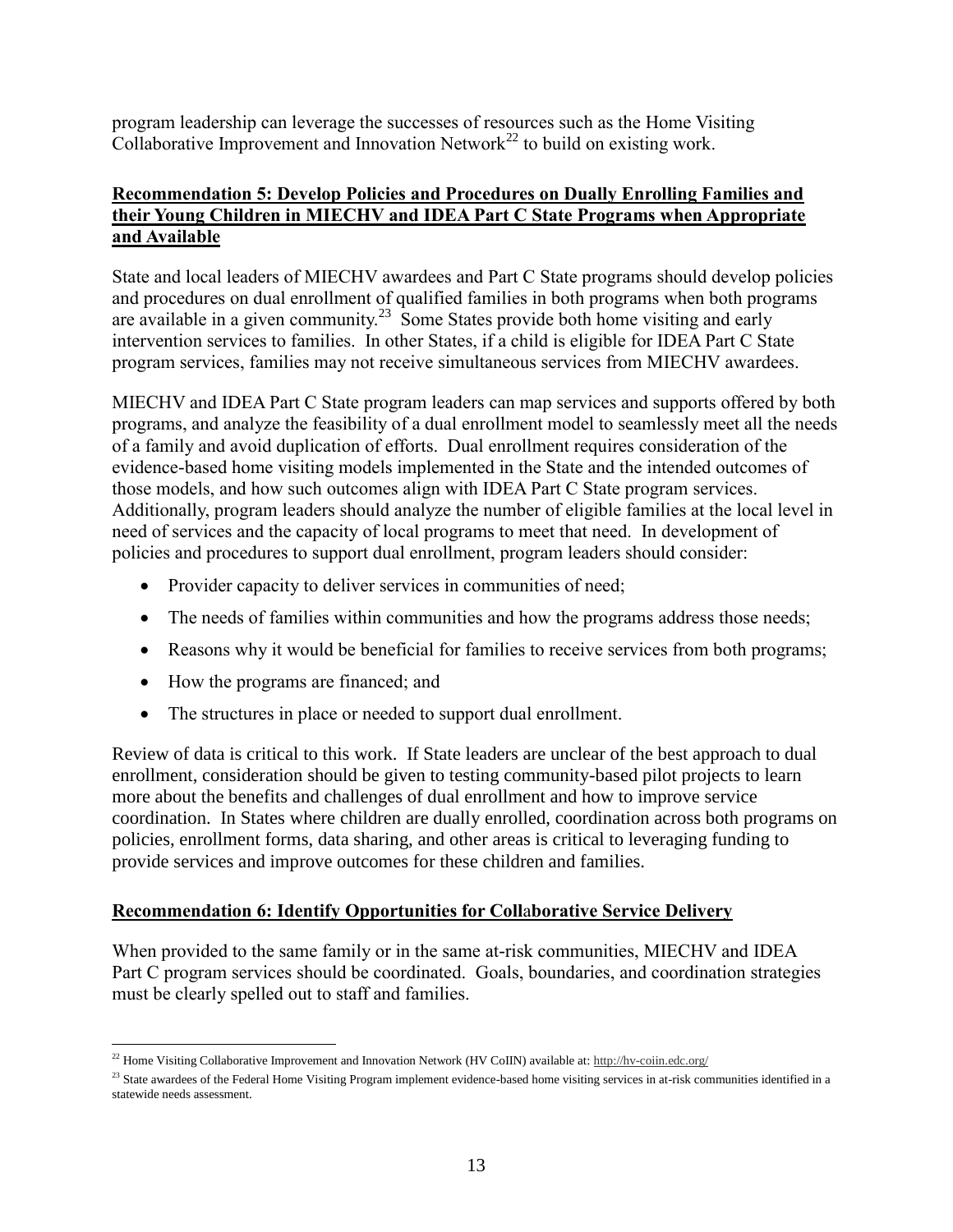One important opportunity for coordinated service delivery is through the IFSP. While the IFSP is a family plan with parents as major contributors in its development, other team members include the child's service coordinator, IDEA Part C State program therapists and providers and, with parental consent, can also include home visitors, medical personnel, therapists, child development specialists, social workers who are knowledgeable about the child's needs, and other relevant service providers. The IFSP can also serve as a tool to connect families with other services such as home visiting services, regardless of whether those services are paid for by IDEA Part C State programs. Although evidence-based home visiting services, such as those that are provided through MIECHV, are not services that are eligible to be funded through IDEA Part C State programs, an IFSP can identify other services that could benefit the child and family. If other services -- such as MIECHV services -- are not being provided, a description of the steps the service coordinator may take to assist the child and family in securing those services can be included in the IFSP.

## **SPOTLIGHT ON WEST VIRGINIA**

West Virginia is learning that when home visiting and IDEA Part C programs are knowledgeable of each other's requirements, it is easier to identify further areas of collaboration. IDEA Part C added the West Virginia Home Visiting Program as a member of the West Virginia Early Intervention Interagency Coordinating Council (ICC). West Virginia's ICC brings together a broad array of stakeholders to develop a greater understanding of the needs of young children and families and the programs designed to support them. Areas of collaboration that have been enhanced through adding home visiting to the ICC membership include: coordination of professional development activities; design of a plan for distributing Learn the Signs Act Early materials across early childhood programs; and planning for a pilot process to investigate local coordination of services between the MIECHV and IDEA Part C programs.

MIECHV and IDEA Part C State program leaders should seek out opportunities to provide guidance to local programs on strategies for ongoing communication and coordination among providers serving families. In identifying opportunities for collaboration and coordination, MIECHV and IDEA Part C State program leadership may want to consider:

- Exploring service delivery models where providers offer services under both programs. As an example, in some communities, IDEA Part C contractors also receive State home visiting contracts. Since the same local entity is providing both services, coordinated relationships across providers can be more effective.
- Encouraging home visitors and IDEA Part C early intervention service providers to be active team members in the development of the IFSP for families (with parental consent, where required).
- Using home visiting providers as special instructors who meet the personnel standards and certification requirements under the IDEA Part C Program.
- Reviewing the structure of the States' system of payments<sup>24</sup> under IDEA Part C to examine ways that MIECHV awardees and IDEA Part C State program early intervention providers can effectively collaborate.

 $\overline{a}$ <sup>24</sup> 34 CFR §§303.510, 303.520, and 303.521.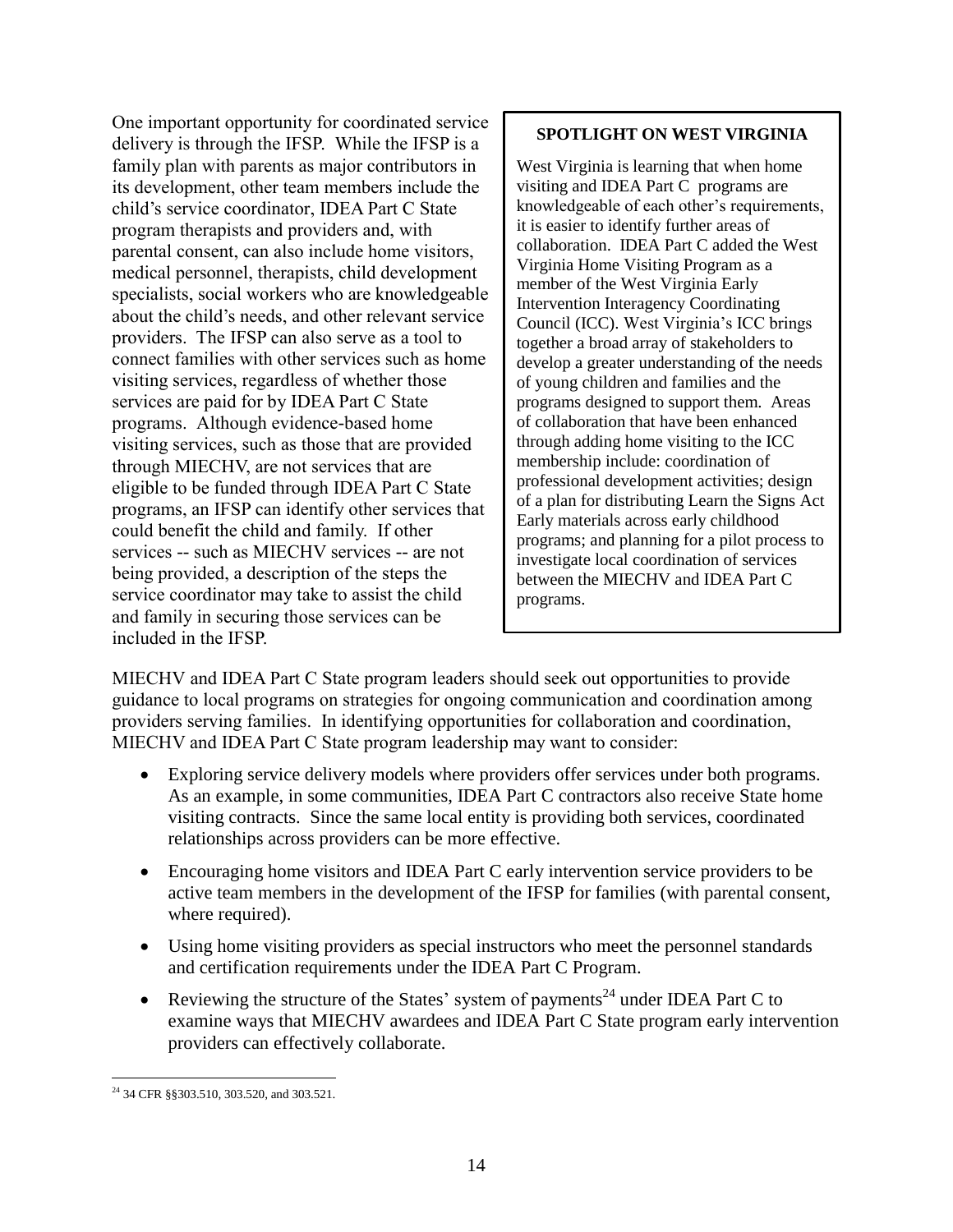- Supporting MIECHV awardee and IDEA Part C State program provider participation in initial visits for newly enrolled families to develop an early and ongoing plan for collaboration that meets the needs of families.
- Implementing a referral mechanism that allows vulnerable infants and toddlers who are found to be ineligible for IDEA Part C State program services to be automatically referred to their local home visiting program.

## **Recommendation 7: Expand on Early Childhood Longitudinal, Integrated Data Systems**

State agencies typically collect and maintain data from MIECHV awardees and IDEA Part C State programs in separate data systems. States should consider sharing or integrating data across these programs to enhance collaboration and improve services to families with young children. Effective integration or systematic data sharing across MIECHV awardees and IDEA Part C State programs may facilitate answers to joint policy questions, collaborative decisionmaking, and aligned program improvement strategies. Data integration or sharing may also allow States to better understand the intersections between MIECHV awardee and IDEA Part C State program services and identify where collaborative efforts can be strengthened to improve child and family outcomes.

Stakeholders from both programs should be engaged as part of this discussion to determine the level of data-sharing that would be most beneficial given how programs are structured in each State. Planning related to data sharing or integration should include a review of data currently collected by each program, how data are collected, processes to ensure data quality, and additional data needed to answer questions of interest. Before any data sharing or integration occurs, States should refer to Federal and State data confidentiality and privacy laws to ensure compliance, including the confidentiality provisions in the IDEA Part B and Part C regulations, the Family Educational Rights and Privacy Act (FERPA) and the Health Insurance Portability and Accountability Act (HIPAA).<sup>25</sup>

Data-sharing between MIECHV and IDEA Part C State programs would generally require prior written parental consent to allow disclosure of personally identifiable information (PII). If such data were shared, either on an individual or aggregated basis, an explicit data sharing agreement may be required and helpful in identifying the purposes for sharing data, the roles and responsibilities of both programs, and how the programs would provide guidance to staff who have access to such any PII. Additional information and examples of how States are addressing data integration and data privacy can be found in the joint HHS/ED report *[The Integration of](http://www2.ed.gov/about/inits/ed/earlylearning/files/integration-of-early-childhood-data.pdf)  [Early Childhood Data](http://www2.ed.gov/about/inits/ed/earlylearning/files/integration-of-early-childhood-data.pdf)<sup>26</sup>*and in *[Understanding the Confidentiality Requirements Applicable to](http://www2.ed.gov/policy/speced/guid/idea/memosdcltrs/idea-confidentiality-requirements-faq.pdf)  [IDEA Early Childhood Programs Frequently Asked Questions](http://www2.ed.gov/policy/speced/guid/idea/memosdcltrs/idea-confidentiality-requirements-faq.pdf)*. *27*

 $\overline{a}$ 

 $25$  Federal confidentiality requirements include, but are not limited to, those in, FERPA, 20 USC 1232g and 34 CFR Part 99, the confidentiality provisions in Parts B and C of the IDEA, 20 USC 1417 and 1442, 34 CFR §§ 300.610 through 300.626 (IDEA Part B) and 34 CFR §§ 303.400 through 303.417 (IDEA Part C regulations), and the HIPAA Privacy Rule, 45 CFR Part 160.

<sup>26</sup> [http://www2.ed.gov/about/inits/ed/earlylearning/files/integration-of-early-childhood-data.pdf.](http://www2.ed.gov/about/inits/ed/earlylearning/files/integration-of-early-childhood-data.pdf)  [http://www2.ed.gov/about/inits/ed/earlylearning/files/integration-of-early-childhood-data.pdf.](http://www2.ed.gov/about/inits/ed/earlylearning/files/integration-of-early-childhood-data.pdf)

<sup>&</sup>lt;sup>27</sup> [http://www2.ed.gov/policy/speced/guid/idea/memosdcltrs/idea-confidentiality-requirements-faq.pdf.](http://www2.ed.gov/policy/speced/guid/idea/memosdcltrs/idea-confidentiality-requirements-faq.pdf) [http://www2.ed.gov/policy/speced/guid/idea/memosdcltrs/idea-confidentiality-requirements-faq.pdf.](http://www2.ed.gov/policy/speced/guid/idea/memosdcltrs/idea-confidentiality-requirements-faq.pdf)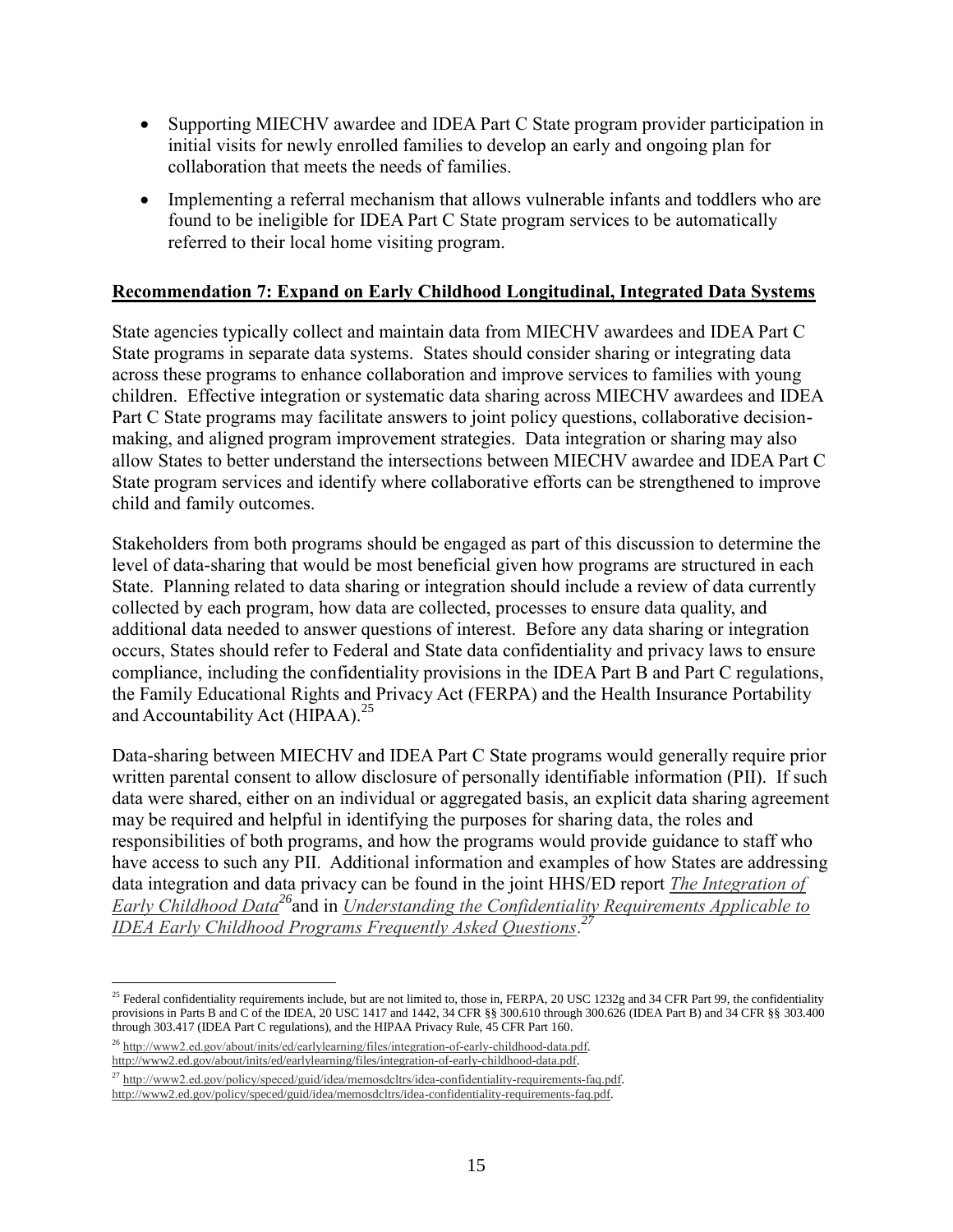## **Recommendation 8: Utilize Cross-Sector Professional Development**

The quality of MIECHV awardee and IDEA Part C State program workforce impacts the effectiveness of the interventions delivered and the capacity to work collaboratively to provide coordinated and comprehensive services that improve outcomes for infants and toddlers with disabilities and their families. To support greater collaboration between programs, States should develop a cross-sector professional development system for personnel who work in these and other early learning programs.

States can begin by identifying leaders across both programs to create a shared workforce professional development plan that identifies the knowledge, skills, and competencies needed among home visitors and IDEA Part C personnel to deliver high-quality services. Competencies should include a focus on collaborative service delivery. With such a plan, States can assess how the current workforce development initiatives align with competencies and promote effective service coordination.

Joint professional development opportunities for home visitors and IDEA Part C State program providers should promote better understanding of specific professional responsibilities and provide concrete strategies for collaborative service delivery. Some States hold joint conferences for MIECHV awardee and IDEA Part C State program providers, and offer cross-sector online learning modules. Other States have centralized training registries that provide a single entry point for all professionals who serve infants and toddlers and their families. States should consider funding requirements of both programs when supporting cross-sector professional development.

# **CONCLUSION**

The MIECHV and IDEA Part C Programs provide comprehensive services and supports for families in many of our nation's communities. Strong partnerships can improve the ability of the MIECHV and IDEA Part C State programs to meet the complex needs of vulnerable infants and toddlers and their families. Coordination will depend on strong and trusting relationships and a commitment from all levels of leadership to advance a more integrated service delivery system. In addition, coordination and collaboration can also maximize service delivery and resources, ensure that families get needed services, and ultimately improve outcomes to change the developmental trajectory of vulnerable infants and toddlers. Several States are developing strategic efforts to align and coordinate across both programs, and in doing so are working to build a stronger, comprehensive system of service delivery in at-risk communities (Johnson, 2009; Shumacher, 2011). Maximizing resources through collaboration ensures that the most vulnerable infants and toddlers and their families get the services they need to thrive.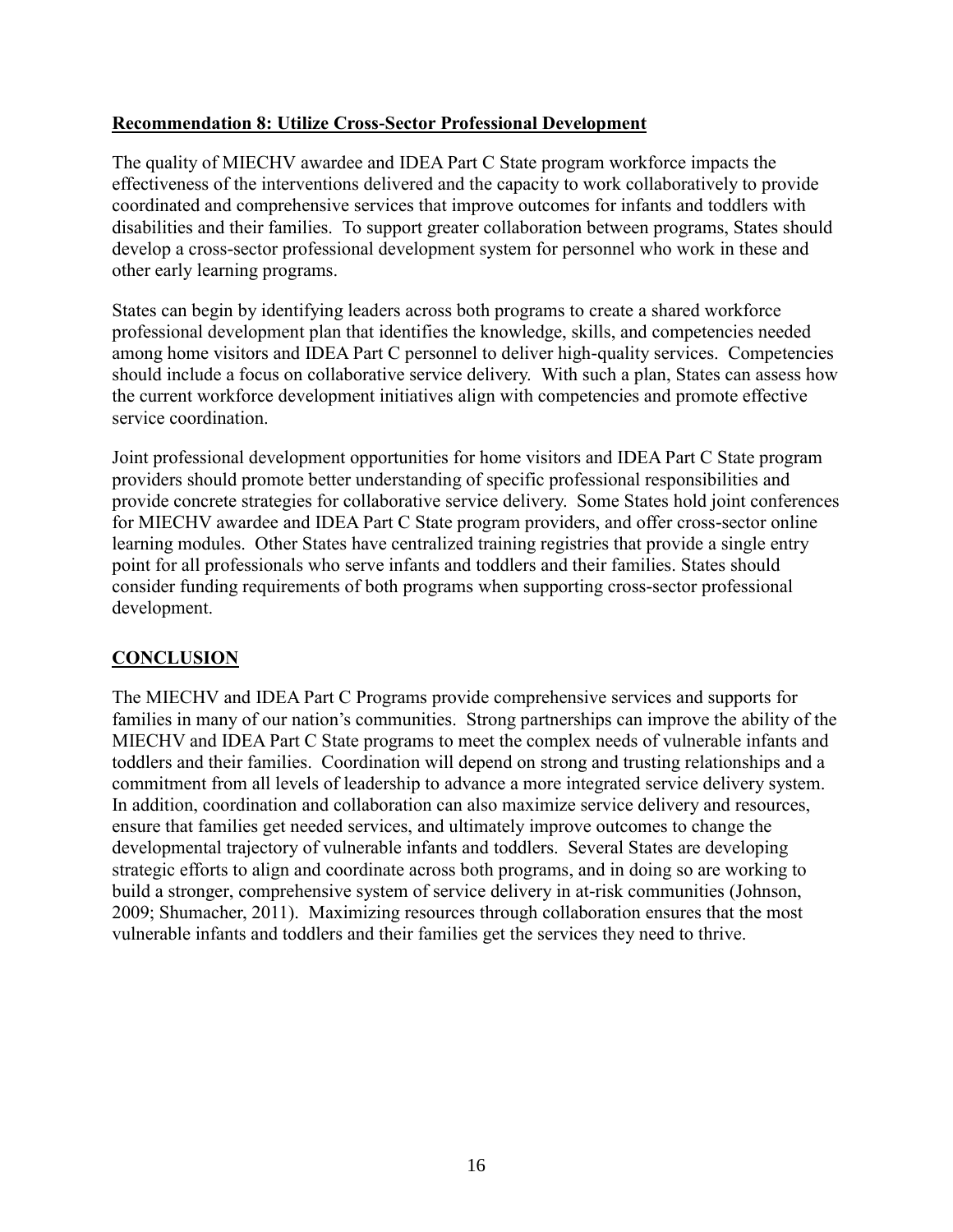#### **REFERENCES**

- Avellar, S., Paulsell, D., Sama-Miller, E., & Del Grosso, P., Akers, L., & Kleinman, R. (2016), *Home Visiting Evidence of Effectiveness Review: Executive Summary,* Office of Planning, Research and Evaluation, Administration for Children and Families, U.S. Department of Health and Human Services. Washington, D.C.
- Barth, R. P., Scarborough, A., Lloyd, E. C., Losby, J., Casanueva, C., & Mann, T. (2007). *[Developmental Status and Early Intervention Service Needs of Maltreated](http://aspe.hhs.gov/hsp/08/devneeds/index.htm)  [Children,](http://aspe.hhs.gov/hsp/08/devneeds/index.htm)* Office of the Assistant Secretary for Planning and Evaluation, U.S. Department of Health and Human Services. Washington, D.C
- [Centers for Disease Control and Prevention,](http://www.cdc.gov/) [National Center for Injury Prevention and Control,](http://www.cdc.gov/injury/) [Division of Violence Prevention,](http://www.cdc.gov/ViolencePrevention/index.html) *Child Abuse and Neglect: Risk and Protective Factors*, [http://www.cdc.gov/violenceprevention/childmaltreatment/riskprotectivefactors.html;](http://www.cdc.gov/violenceprevention/childmaltreatment/riskprotectivefactors.html) (last updated April 5, 2016).
- Center on the Developing Child (2007).,*The Impact of Early Adversity on Child Development* (InBrief). [http://www.developingchild.harvard.edu.](http://www.developingchild.harvard.edu/)
- Center on the Developing Child at Harvard University (2010), *The Foundations of Lifelong Health Are Built in Early Childhood*, http://www.developingchild.harvard.edu.
- Child Trends (2016). *Child Trends Data Bank: Child Maltreatment: Indicators on Children and Youth*, <http://www.childtrends.org/indicators/child-maltreatment/> (last visited Nov. 3, 2016).
- David, D.H., Gelberg. L., & Suchman, N.E. (2012), *Implications Of Homelessness For Parenting Young Children: A Preliminary Review From A Developmental Attachment Perspective,* Infant Mental Health Journal, 33(1):1-9. DOI:10.1002/imhj.20333.
- Department of Health and Human Services. Letter to State MIECHV Grantees from Michael Lu and Linda Smith, Sept. 16, 2013. Second letter to Tribal MIECHV Grantees from Linda Smith, January 04, 2016.
- Department of Health and Human Services. Letter to Tribal Leaders from Mary Wakefield, Sept. 16, 2013.
- Executive Office of the President of the United States (2014), *The Economics of Early Childhood Investments*, [https://www.whitehouse.gov/sites/default/files/docs/early\\_childhood\\_report1.pdf](https://www.whitehouse.gov/sites/default/files/docs/early_childhood_report1.pdf)
- Findings of Congress as stated in Public Law 99-457 (1986). P.L. 99-457 is the statute of the Education of the Handicapped Act Amendments of 1986, passed by Congress on October 8, 1986. Available online at [https://www.gpo.gov/fdsys/pkg/STATUTE-](https://www.gpo.gov/fdsys/pkg/STATUTE-100/pdf/STATUTE-100-Pg1145.pdf)[100/pdf/STATUTE-100-Pg1145.pdf.](https://www.gpo.gov/fdsys/pkg/STATUTE-100/pdf/STATUTE-100-Pg1145.pdf)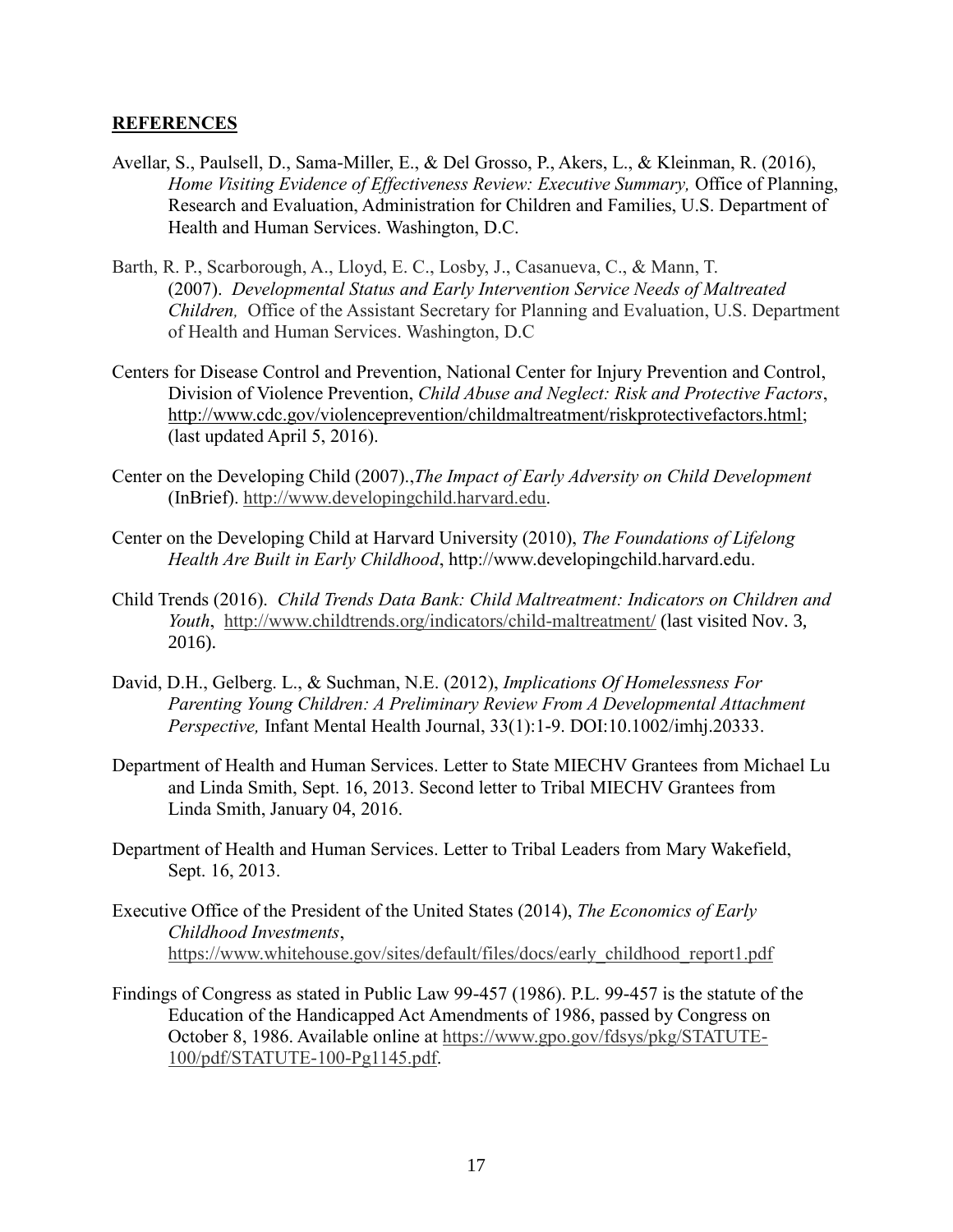- Findings of Congress as stated in Public Law 108-446 (2004). P.L. 108-446 is the Individuals with Disabilities Education Improvement Act of 2004, passed by Congress on December 3, 2004. Available online at:<http://idea.ed.gov/part-c/downloads/IDEA-Statute.html>
- IDEA Infant Toddlers Coordinators Association (2016), *2016 ITCA State Challenges Report*, <http://ideainfanttoddler.org/pdf/2016-ITCA-State-Challenges-Report.pdf>
- Johnson, K. (2009). *State-based Home Visiting: Strengthening Programs through State Leadership.* National Center for Children in Poverty. New York, N.Y.
- Mackrain, M. (2016). *Refined HV CoIIN AIMS, Measures and Operational Definitions*, Home Visiting Collaborative Improvement and Innovation Network, Education Development Center, Inc. Washington, D.C., [http://hv-coiin.edc.org/sites/hv](http://hv-coiin.edc.org/sites/hv-coiin.edc.org/files/HV%20CoIIN%20Aims%20Measures%20and%20Definitions%202016.pdf)[coiin.edc.org/files/HV%20CoIIN%20Aims%20Measures%20and%20Definitions%20201](http://hv-coiin.edc.org/sites/hv-coiin.edc.org/files/HV%20CoIIN%20Aims%20Measures%20and%20Definitions%202016.pdf) [6.pdf](http://hv-coiin.edc.org/sites/hv-coiin.edc.org/files/HV%20CoIIN%20Aims%20Measures%20and%20Definitions%202016.pdf)
- McCoy-Roth, M., Mackintosh, B.B., & Murphey, D. (2012), *When the Bough Breaks: The Effects of Homelessness on Young Children*, Washington, D.C.: Child Trends.
- National Governors' Association (Mar. 8, 2011) Issue Brief: *Maximizing the Impact of State Early Childhood Home Visitation Programs*, Washington, D.C.
- National Research Council and Institute of Medicine (2000) *From Neurons to Neighborhoods: The Science of Early Childhood Development.* Committee on Integrating the Science of Early Childhood Development, Jack P. Shonkoff and Deborah A. Phillips, eds. Board on Children, Youth, and Families, Commission on Behavioral and Social Sciences and Education. Washington, D.C.: National Academy Press.
- Shonkoff, J.P. & Garner, A.S. (2012), *The Lifelong Effects of Early Childhood Adversity and Toxic Stress*, Pediatrics, 129 (1) e232-e246.
- Shumacher, R. (2011), *Cross System Collaboration: A Fresh Look at Working Together: Increasing Access to Quality Early Learning—State Examples.* U.S. Department of Health and Human Services. Washington, D.C.
- Tout, K., Halle, T., Daily, S., Albertson-Junkans, L., Moodie, S*.* (2013). *The Research Base for a Birth Through Age Eight State Policy Framework.* Washington, D.C.: Alliance for Early Success and Child Trends.
- U.S. Department of Health and Human Services (2016), *Demonstrating Improvement in the Maternal, Infant, and Early Childhood Home Visiting Program: A Report to Congress,* [http://mchb.hrsa.gov/maternal-child-health-initiatives/home-visiting.](http://mchb.hrsa.gov/maternal-child-health-initiatives/home-visiting)
- Young, N. K., Gardner, S., Otero, C., Dennis, K., Chang, R., Earle, K., & Amatetti, S. *Substance*‐ *Exposed Infants: State Responses to the Problem.* HHS Pub. No. (SMA) 09‐4369. Rockville, Md.: Substance Abuse and Mental Health Services Administration, 2009.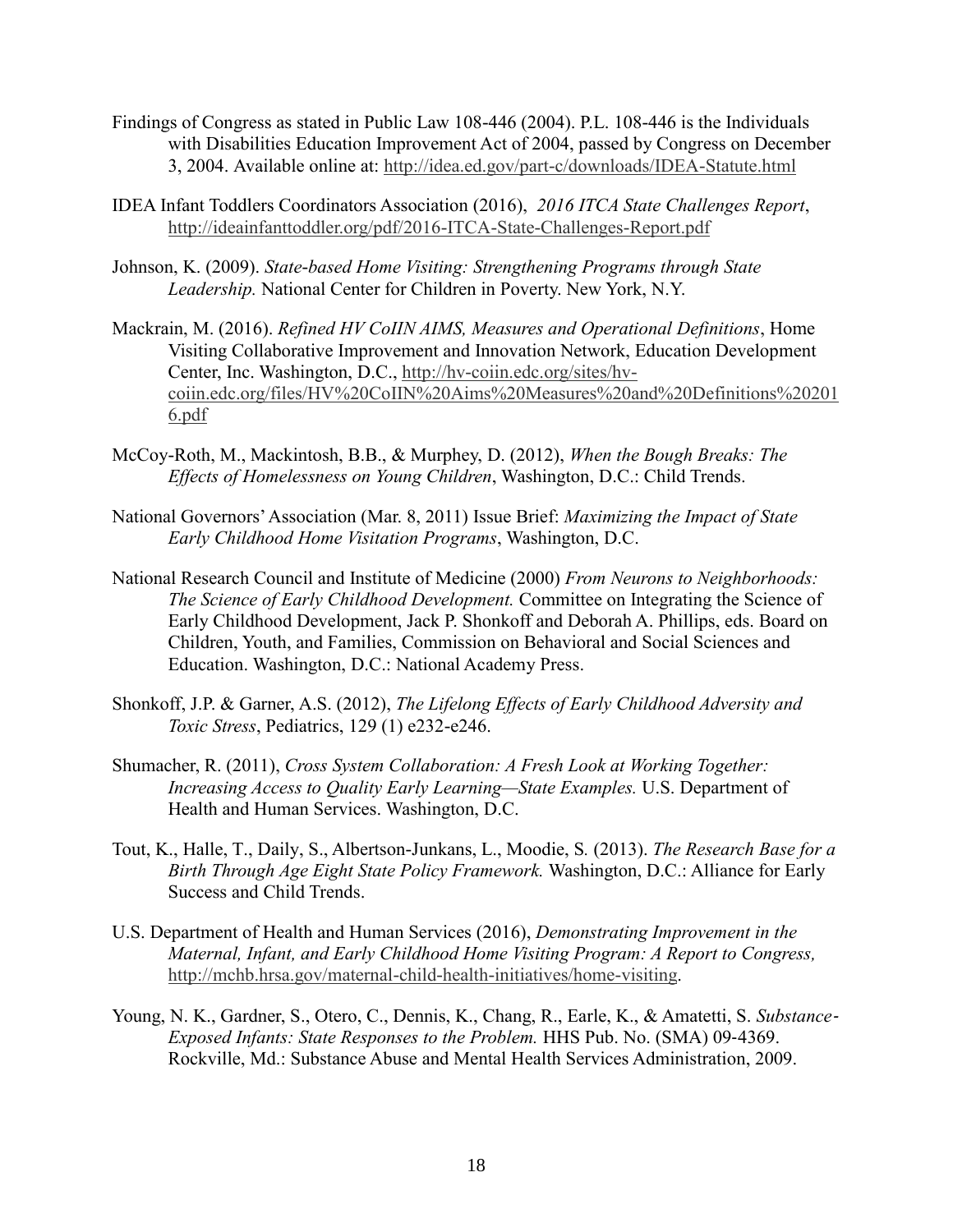#### **Appendix A: Maternal, Infant, and Early ChildhoodChildhood Home Visiting Program and IDEA Part C Programs**

|                                      | <b>MIECHV</b>                                                                                                                                                                                                                                                                                                                                                                                                                                                                                                                                                                         | <b>IDEA PART C</b>                                                                                                                                                                                                                                                                                                                                                                                                                                                                                                                                                                                                                                                                                                                   |  |
|--------------------------------------|---------------------------------------------------------------------------------------------------------------------------------------------------------------------------------------------------------------------------------------------------------------------------------------------------------------------------------------------------------------------------------------------------------------------------------------------------------------------------------------------------------------------------------------------------------------------------------------|--------------------------------------------------------------------------------------------------------------------------------------------------------------------------------------------------------------------------------------------------------------------------------------------------------------------------------------------------------------------------------------------------------------------------------------------------------------------------------------------------------------------------------------------------------------------------------------------------------------------------------------------------------------------------------------------------------------------------------------|--|
| <b>Authorizing</b><br><b>Statute</b> | Social Security Act, Title V, Section 511                                                                                                                                                                                                                                                                                                                                                                                                                                                                                                                                             | Individuals with Disabilities Education Act,<br>Part C, 20 U.S.C. 1431 et seq.                                                                                                                                                                                                                                                                                                                                                                                                                                                                                                                                                                                                                                                       |  |
| <b>Purpose of</b><br>Program         | The Maternal, Infant, and Early Childhood<br>Home Visiting Program is a federally funded<br>program that provides assistance to States,<br>territories, and tribal entities to develop and<br>implement evidence-based, voluntary home<br>visiting programs that best meet the needs of<br>their communities; and gives pregnant<br>women and families with young children up<br>to kindergarten entry, particularly those<br>considered at-risk, necessary resources and<br>skills to raise children who are physically,<br>socially, and emotionally healthy and ready<br>to learn. | The IDEA Part C Program is a federally<br>funded program that provides financial<br>assistance to States to develop and<br>implement a statewide, comprehensive,<br>coordinated, multidisciplinary, interagency<br>system that provides early intervention<br>services for infants and toddlers with<br>disabilities and their families.<br>The IDEA Part C Program also provides<br>assistance to States to enhance the capacity<br>of State and local agencies and service<br>providers to identify, evaluate, and meet the<br>needs of all children, including historically<br>underrepresented populations, particularly<br>minority, low-income, inner-city, and rural<br>children, and infants and toddlers in foster<br>care. |  |
| <b>Funding</b><br><b>Structure</b>   | Formula grants to the 50 States, District of<br>Columbia, Puerto Rico, the four outlying<br>areas, and cooperative agreements awarded<br>through competition to tribal entities.                                                                                                                                                                                                                                                                                                                                                                                                      | Formula grants to the 50 States, District of<br>Columbia, Puerto Rico, the four Outlying<br>Areas, tribal entities through the Department<br>of the Interior.                                                                                                                                                                                                                                                                                                                                                                                                                                                                                                                                                                        |  |
| Program<br><b>Administration</b>     | States and territories have the flexibility to<br>tailor the program to serve the specific needs<br>of at-risk communities identified in a<br>statewide needs assessment. By law, States<br>and territories must spend the majority of<br>their MIECHV Program grants to implement<br>evidence-based home visiting models.                                                                                                                                                                                                                                                            | The IDEA Part C Program in each State must<br>include a single line of responsibility in a<br>Lead Agency designated by the Governor<br>that is responsible for the general<br>administration and supervision of programs<br>and activities.<br>Contact information for IDEA Part C Lead                                                                                                                                                                                                                                                                                                                                                                                                                                             |  |
|                                      | State and territory program fact sheets can be<br>found at http://mchb.hrsa.gov/maternal-child-<br>health-initiatives/home-visiting/home-<br>visiting-program-state-fact-sheets                                                                                                                                                                                                                                                                                                                                                                                                       | Agencies and State Part C Coordinators can<br>be found at www.ectacenter.org                                                                                                                                                                                                                                                                                                                                                                                                                                                                                                                                                                                                                                                         |  |
| Identification<br>and Referral       | States and territories must develop policies<br>and procedures to recruit, enroll, disengage,<br>and re-enroll home visiting services<br>participants with fidelity to the model(s)<br>implemented. States and local communities<br>develop and utilize a wide array of<br>recruitment and intake strategies to serve<br>eligible families.<br>Awardees must also coordinate with<br>comprehensive statewide early childhood<br>systems to support the needs of families, and                                                                                                         | Each State's IDEA Part C program must have<br>a comprehensive Child Find system that<br>ensures all infants and toddlers with<br>disabilities who are eligible for early<br>intervention services are identified, located,<br>and evaluated including Indian infants and<br>toddlers with disabilities residing on a<br>reservation; infant and toddlers with<br>disabilities who are homeless, in foster care,<br>and wards of the State.                                                                                                                                                                                                                                                                                           |  |
|                                      | establish appropriate linkages and referral<br>networks to other community resources and<br>supports.                                                                                                                                                                                                                                                                                                                                                                                                                                                                                 | The Child Find system must be coordinated<br>with all other major efforts to locate and<br>identify children by other State agencies<br>responsible for administering the various                                                                                                                                                                                                                                                                                                                                                                                                                                                                                                                                                    |  |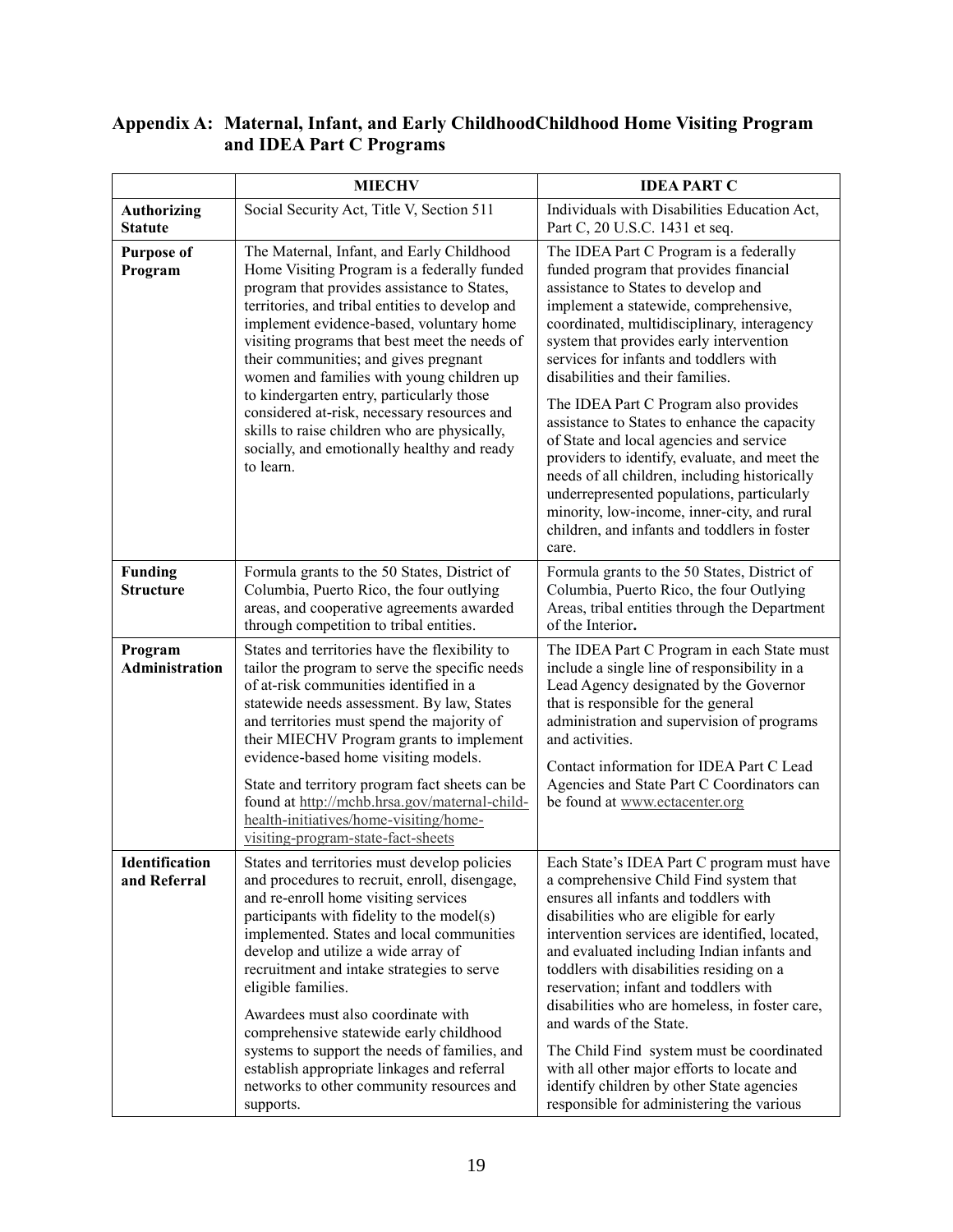|                                            | <b>MIECHV</b>                                                                                                                                                                                                                                                                                                                                                                         | <b>IDEA PART C</b>                                                                                                                                                                                                                                                                                                                                                                                                                                                                                                                                                 |
|--------------------------------------------|---------------------------------------------------------------------------------------------------------------------------------------------------------------------------------------------------------------------------------------------------------------------------------------------------------------------------------------------------------------------------------------|--------------------------------------------------------------------------------------------------------------------------------------------------------------------------------------------------------------------------------------------------------------------------------------------------------------------------------------------------------------------------------------------------------------------------------------------------------------------------------------------------------------------------------------------------------------------|
|                                            |                                                                                                                                                                                                                                                                                                                                                                                       | education, health, and social service<br>programs, including home visiting programs.                                                                                                                                                                                                                                                                                                                                                                                                                                                                               |
| <b>Service Area</b>                        | State and territory awardees must implement<br>home visiting programs in at-risk<br>communities identified in a statewide needs<br>assessment, and prioritize services to low-<br>income families, teen parents, families with a<br>history of drug use or child abuse and<br>neglect, families with children with<br>developmental delays or disabilities, and<br>military families. | IDEA Part C is a statewide, comprehensive,<br>coordinated, multidisciplinary, interagency<br>system.                                                                                                                                                                                                                                                                                                                                                                                                                                                               |
| <b>Focus of</b><br><b>Services</b>         | Designed to enhance the capacity of a family<br>to improve maternal and child health, prevent<br>abuse and neglect, encourage positive<br>parenting, promote child development and<br>school readiness, reduce crime and domestic<br>violence, improve family economic self-<br>sufficiency, and improve coordination and<br>referrals for other community resources and<br>supports. | Designed to meet the developmental needs of<br>the eligible child and enhance the capacity of<br>a family to meet the developmental needs of<br>an infant or toddler with a disability                                                                                                                                                                                                                                                                                                                                                                             |
| Age of<br><b>Children</b><br><b>Served</b> | Prenatal through kindergarten entry, although<br>this will vary based on the evidence-based<br>home visiting model used.                                                                                                                                                                                                                                                              | Infants and toddlers under three years of age.<br>States have the discretion to extend eligibility<br>for Part C services beyond age three to<br>children with disabilities who are eligible for<br>services under IDEA section 619 (Preschool<br>Grants) and who previously received services<br>under Part C, until such children enter or are<br>eligible under state law to enter kindergarten<br>or elementary school, as appropriate. If a<br>State elects to do so, it must have a written<br>policy as part of its grant and eligibility<br>documentation. |
| <b>Service Setting</b>                     | Services and supports primarily take place in<br>the family's home or place of residence.                                                                                                                                                                                                                                                                                             | IDEA Part C requires that early intervention<br>services be provided, to the maximum extent<br>appropriate, in natural environments as<br>determined by the IFSP team. These services<br>can be provided in another setting only when<br>the IFSP team determines that the early<br>intervention services cannot be provided for<br>the infant or toddler in a natural environment.<br>The natural environment includes the home<br>and community settings where children<br>would be participating if they did not have a<br>disability.                          |
| <b>Service Plan</b>                        | State and territory awardees must spend the<br>majority of their Program grants to<br>implement evidence-based home visiting<br>models, with up to 25 percent of funding<br>available to implement promising approaches<br>that will undergo rigorous evaluation.<br>Family service plans are typically developed                                                                     | The Lead Agency must ensure the<br>development, review, and implementation of<br>an Individualized Family Service Plan (IFSP)<br>is carried out by a multidisciplinary team,<br>which includes the parent.<br>The IFSP must include a statement of the<br>measurable results or measurable outcomes                                                                                                                                                                                                                                                                |
|                                            | in partnership between families and home                                                                                                                                                                                                                                                                                                                                              | expected to be achieved for the child.                                                                                                                                                                                                                                                                                                                                                                                                                                                                                                                             |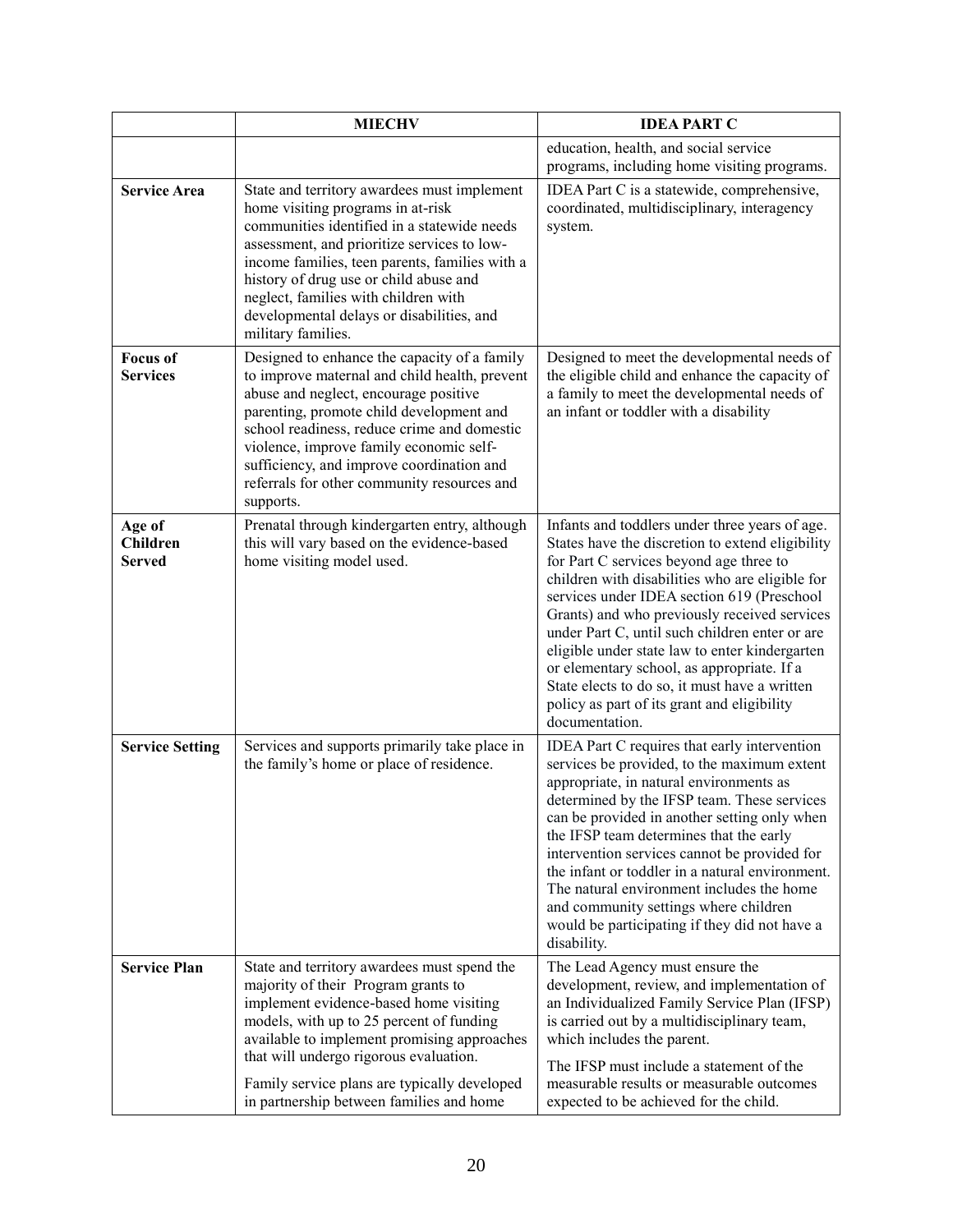|                                                 | <b>MIECHV</b>                                                                                                                                                                                                                                                                                                                                                                                                                                                                                                                                                                                                                                                                                                                                                                                                                                                                                                                                                                                                                                                                                                                                                                                                                                                                                                                                          | <b>IDEA PART C</b>                                                                                                                                                                                                                                                                                                                                                                                                                                                                                                                                                                                                                                                                                                                                                                                                                  |
|-------------------------------------------------|--------------------------------------------------------------------------------------------------------------------------------------------------------------------------------------------------------------------------------------------------------------------------------------------------------------------------------------------------------------------------------------------------------------------------------------------------------------------------------------------------------------------------------------------------------------------------------------------------------------------------------------------------------------------------------------------------------------------------------------------------------------------------------------------------------------------------------------------------------------------------------------------------------------------------------------------------------------------------------------------------------------------------------------------------------------------------------------------------------------------------------------------------------------------------------------------------------------------------------------------------------------------------------------------------------------------------------------------------------|-------------------------------------------------------------------------------------------------------------------------------------------------------------------------------------------------------------------------------------------------------------------------------------------------------------------------------------------------------------------------------------------------------------------------------------------------------------------------------------------------------------------------------------------------------------------------------------------------------------------------------------------------------------------------------------------------------------------------------------------------------------------------------------------------------------------------------------|
|                                                 | visitors, and may include other team<br>members working with the family.                                                                                                                                                                                                                                                                                                                                                                                                                                                                                                                                                                                                                                                                                                                                                                                                                                                                                                                                                                                                                                                                                                                                                                                                                                                                               | The IFSP must include a statement of the<br>specific early intervention services, based on<br>peer-reviewed research (to the extent<br>practicable), that are necessary to meet the<br>unique needs of the child and the family in<br>supporting the needs of the child to achieve<br>the outcomes for the child identified in the<br>IFSP.                                                                                                                                                                                                                                                                                                                                                                                                                                                                                         |
| <b>Services</b><br>Provided                     | States and territories implement activities in<br>fidelity to an evidence-based home visiting<br>model that meets HHS criteria for evidence<br>of effectiveness or a promising approach.<br>While there is some variation across the<br>models (e.g., some programs serve expectant<br>mothers as well as parents with young<br>children while others only serve families<br>after the birth of a child), all models share<br>some common characteristics. In these<br>voluntary programs, trained professionals<br>meet regularly with expectant parents or<br>families with young children in their homes,<br>building strong, positive relationships with<br>families who want and need support. Home<br>visitors evaluate the families' needs and<br>provide services tailored to those needs,<br>including teaching parenting skills,<br>promoting early learning, providing<br>information on a wide range of topics,<br>conducting screenings and providing<br>referrals (including developmental<br>screening), and connecting families to other<br>resources and services as appropriate.<br>A list of models that meet the HHS criteria<br>for evidence of effectiveness and are eligible<br>for implementation under the MIECHV<br>Program may be accessed at:<br>http://homvee.acf.hhs.gov/HRSA/11/Models<br>Eligible MIECHV Grantees/69/. | Services are provided based on a<br>determination of eligibility by the IFSP team<br>and their review of the information provided.<br>Although not an exhaustive list, IDEA Part C<br>services may include:<br>Assistive technology<br>$\bullet$<br>Audiology<br>٠<br>Family training, counseling, and<br>$\bullet$<br>home visits<br>Health services<br>٠<br>Medical services<br>$\bullet$<br>Nursing services<br>$\bullet$<br>Nutrition services<br>$\bullet$<br>Occupational therapy<br>$\bullet$<br>Physical therapy<br>$\bullet$<br>Psychological services<br>$\bullet$<br>Service coordination<br>$\bullet$<br>Sign language and cued language<br>$\bullet$<br>Social work services<br>٠<br>Special instruction<br>$\bullet$<br>Speech-language pathology<br>$\bullet$<br>Transportation and related costs<br>Vision services |
| Interagency<br><b>Advisory</b><br><b>Groups</b> | Awardees must ensure that home visiting is<br>part of a continuum of early childhood<br>services through project planning and service<br>coordination at State, territory and/or local<br>levels. To that end, awardees convene and<br>participate in State and local early childhood<br>advisory groups.<br>Awardees must ensure involvement in home<br>visiting project planning, implementation,<br>and/or evaluation by representatives of a<br>number of State agencies through<br>development of memoranda of understanding,<br>including with the State's IDEA Part C and<br>Part B Section 619 lead agency(ies).                                                                                                                                                                                                                                                                                                                                                                                                                                                                                                                                                                                                                                                                                                                               | <b>IDEA Part C Interagency Coordinating</b><br>Councils are required in every State<br>receiving funding. Contact information for<br>State ICC Chairs can be found on the Early<br>Childhood Technical Assistance Center<br>(ECTA) website www.ectacenter.org                                                                                                                                                                                                                                                                                                                                                                                                                                                                                                                                                                       |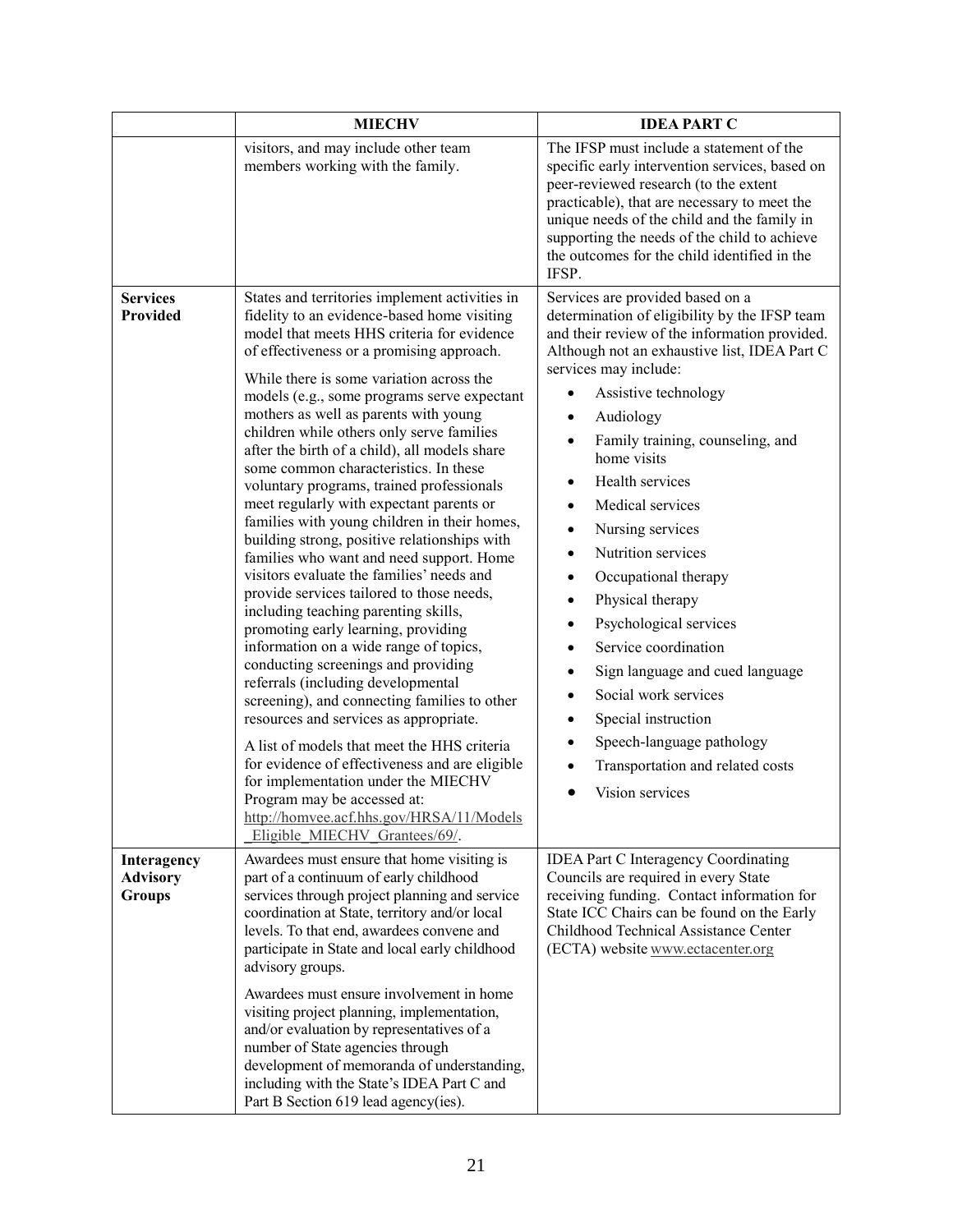|                                                             | <b>MIECHV</b>                                                                                                                                                                                                        | <b>IDEA PART C</b>                                                                                                                                                                                                                                        |
|-------------------------------------------------------------|----------------------------------------------------------------------------------------------------------------------------------------------------------------------------------------------------------------------|-----------------------------------------------------------------------------------------------------------------------------------------------------------------------------------------------------------------------------------------------------------|
| <b>Sources for</b><br><b>Technical</b><br><b>Assistance</b> | An overview of technical assistance<br>providers and resources is available at:<br>http://mchb.hrsa.gov/maternal-child-health-<br>initiatives/home-visiting/home-visiting-<br>program-technical-assistance#providers | The Early Childhood Technical Assistance<br>Center (ECTA): www.ectacenter.org<br>The Center for Parent Information and<br>Resources (CPIR): www.parentcenterhub.org<br>The Center for IDEA Early Childhood Data<br>Systems (DaSy): http://dasycenter.org/ |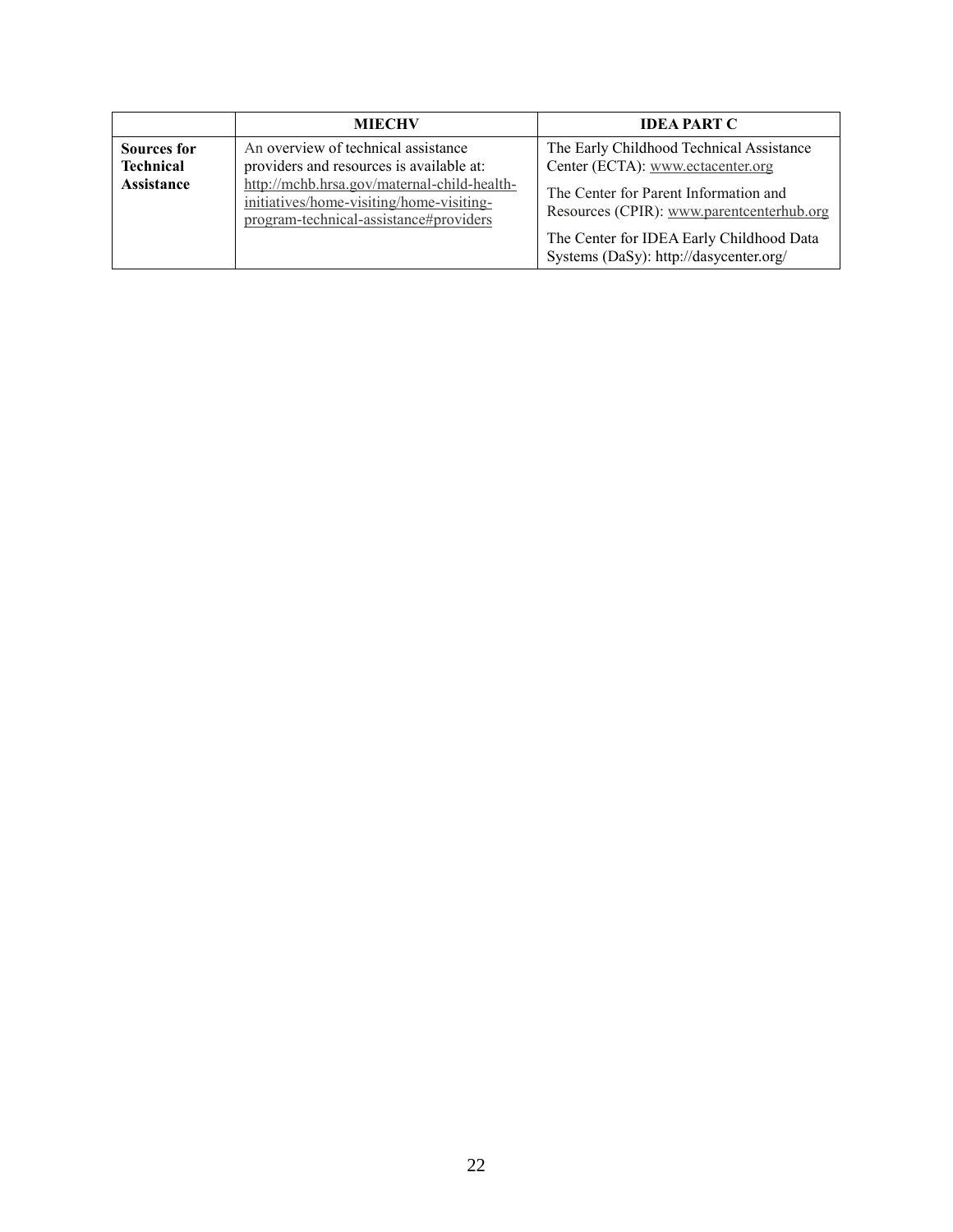|                | <b>STATE/TERRITORY</b> | PART C LEAD AGENCY                                                                                      |
|----------------|------------------------|---------------------------------------------------------------------------------------------------------|
| $\mathbf{1}$   | Alaska                 | Alaska Department of Health and Social Services (ADHSS)                                                 |
| $\overline{2}$ | Alabama                | Alabama Department of Rehabilitation Services (ADRS)                                                    |
| 3              | Arkansas               | Arkansas Department of Human Services (ADHS)                                                            |
| $\overline{4}$ | American Samoa         | American Samoa Department of Health (DOH)                                                               |
| 5              | Arizona                | Arizona Department of Economic Security (DES)                                                           |
| 6              | California             | Department of Developmental Services (DDS)                                                              |
| $\overline{7}$ | Colorado               | <b>Colorado Department of Human Services (CDHS)</b>                                                     |
| 8              | Connecticut            | Connecticut Office of Early Childhood (OEC)                                                             |
| 9              | District of Columbia   | Office of the State Superintendent of Education (OSSE)                                                  |
| 10             | Delaware               | Department of Health and Social Services (DHSS)                                                         |
| 11             | Florida                | Florida Department of Health (FDOH)                                                                     |
| 12             | Georgia                | Georgia Department of Public Health (DPH)                                                               |
| 13             | Guam                   | <b>Guam Department of Education (GDOE)</b>                                                              |
| 14             | Hawaii                 | Hawaii Department of Health (DOH)                                                                       |
| 15             | Idaho                  | Idaho Department of Health and Welfare (IDHW)                                                           |
| 16             | Illinois               | Illinois Department of Human Services (IDHS)                                                            |
| 17             | Indiana                | Indiana Family and Social Services Administration (FSSA)                                                |
| 18             | Iowa                   | Iowa Department of Education (IDE)                                                                      |
| 10             | Kansas                 | Kansas Department of Health and Environment (KDHE)                                                      |
| 20             | Kentucky               | Kentucky Cabinet for Health and Family Services (CHFS)                                                  |
| 21             | Louisiana              | Louisiana Department of Health and Hospitals (DHH)                                                      |
| 22             | Maine                  | Maine Department of Education (MDE)                                                                     |
| 23             | Maryland               | Maryland State Department of Education (MSDE)                                                           |
| 24             | Massachusetts          | Massachusetts Department of Public Health (DPH)                                                         |
| 25             | Michigan               | Michigan Department of Education (MDE)                                                                  |
| 26             | Minnesota              | Minnesota Department of Education (MDE)                                                                 |
| 27             | Missouri               | Missouri Department of Elementary and Secondary Education<br>(DESE)                                     |
| 28             | MP (CNMI)              | Commonwealth of the Northern Mariana Islands Public School<br>System (PSS)                              |
| 29             | Mississippi            | Mississippi State Department of Health (SDH)                                                            |
| 30             | Montana                | Montana Department of Public Health and Human Services<br>(DPHHS)                                       |
| 31             | Nebraska               | CO-LEADS: Nebraska Dept of Education (NDE) & Nebraska<br>Department of Health and Human Services (DHHS) |
| 32             | Nevada                 | Nevada Department of Health and Human Services (DHHS)                                                   |
| 33             | New Hampshire          | New Hampshire Department of Health and Human Services<br>(DHHS)                                         |
| 34             | New Jersey             | New Jersey Department of Health (DOH)                                                                   |

# **Appendix B: IDEA Part C Lead Agencies as of July 1, 2016**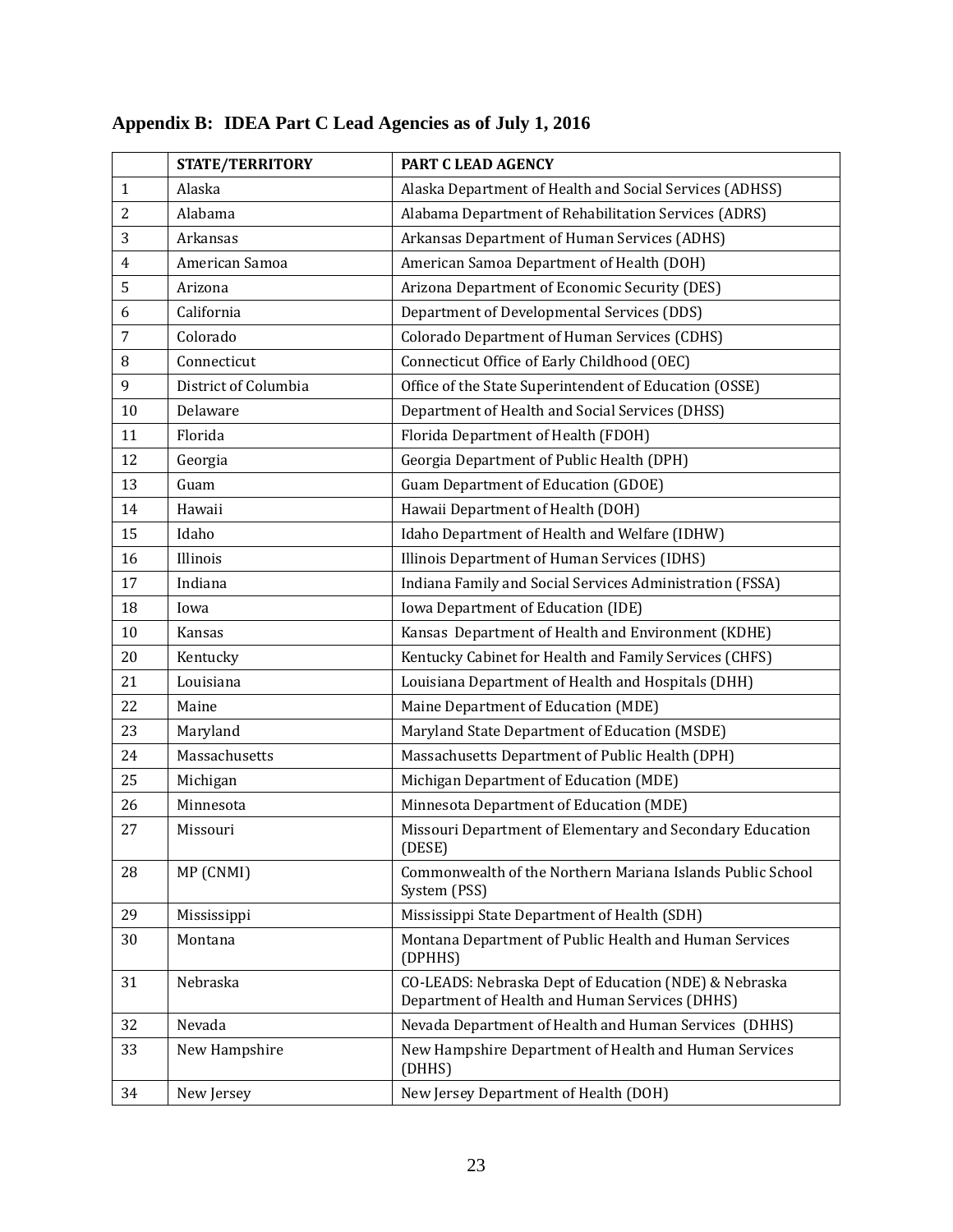|    | <b>STATE/TERRITORY</b>                                               | PART C LEAD AGENCY                                                                                                  |
|----|----------------------------------------------------------------------|---------------------------------------------------------------------------------------------------------------------|
| 35 | <b>New Mexico</b>                                                    | New Mexico Department of Health (DOH)                                                                               |
| 36 | New York                                                             | New York State Department of Health (DOH)                                                                           |
| 37 | North Carolina                                                       | North Carolina Department of Health and Human Services<br>(DHHS)                                                    |
| 38 | North Dakota                                                         | North Dakota Department of Human Services (NDDHS)                                                                   |
| 39 | Ohio                                                                 | Ohio Department of Developmental Disabilities (ODODD)                                                               |
| 40 | Oklahoma                                                             | Oklahoma State Department of Education (OSDE)                                                                       |
| 41 | Oregon                                                               | Oregon Department of Education (ODE)                                                                                |
| 42 | Pennsylvania                                                         | Pennsylvania Departments of Education and Public Welfare,<br>Office of Child Development and Early Learning (OCDEL) |
| 43 | Puerto Rico                                                          | Puerto Rico Department of Health (PRDH)                                                                             |
| 44 | Rhode Island                                                         | Rhode Island Executive Office of Health and Human Services<br>(EOHHS)                                               |
| 45 | South Carolina                                                       | South Carolina First Steps to School Readiness (FSSR)                                                               |
| 46 | South Dakota                                                         | South Dakota Department of Education (DOE)                                                                          |
| 47 | Tennessee                                                            | Tennessee State Department of Education (DOE)                                                                       |
| 48 | Texas                                                                | Texas Department of Health and Human Services Commission<br>(HHSC)                                                  |
| 49 | Utah                                                                 | Utah Department of Health (DOH)                                                                                     |
| 50 | Virginia                                                             | Virginia Department of Behavioral Health and Developmental<br>Services (DBHDS)                                      |
| 51 | Vermont                                                              | Vermont Agency Of Human Services (AHS)                                                                              |
| 52 | Virgin Islands                                                       | Virgin Islands Department of Health (VIDH)                                                                          |
| 53 | Washington                                                           | Washington State Department of Early Learning (DEL)                                                                 |
| 54 | West Virginia                                                        | West Virginia Department of Health and Human Resources<br>(WVDHHR)                                                  |
| 55 | Wisconsin                                                            | <b>Wisconsin Department of Health Services (DHS)</b>                                                                |
| 56 | Wyoming                                                              | Wyoming Department of Health (WDH)                                                                                  |
| 57 | Department of<br>Interior/Bureau of Indian<br><b>Education (BIE)</b> | Department of Interior/Bureau of Indian Education (BIE)                                                             |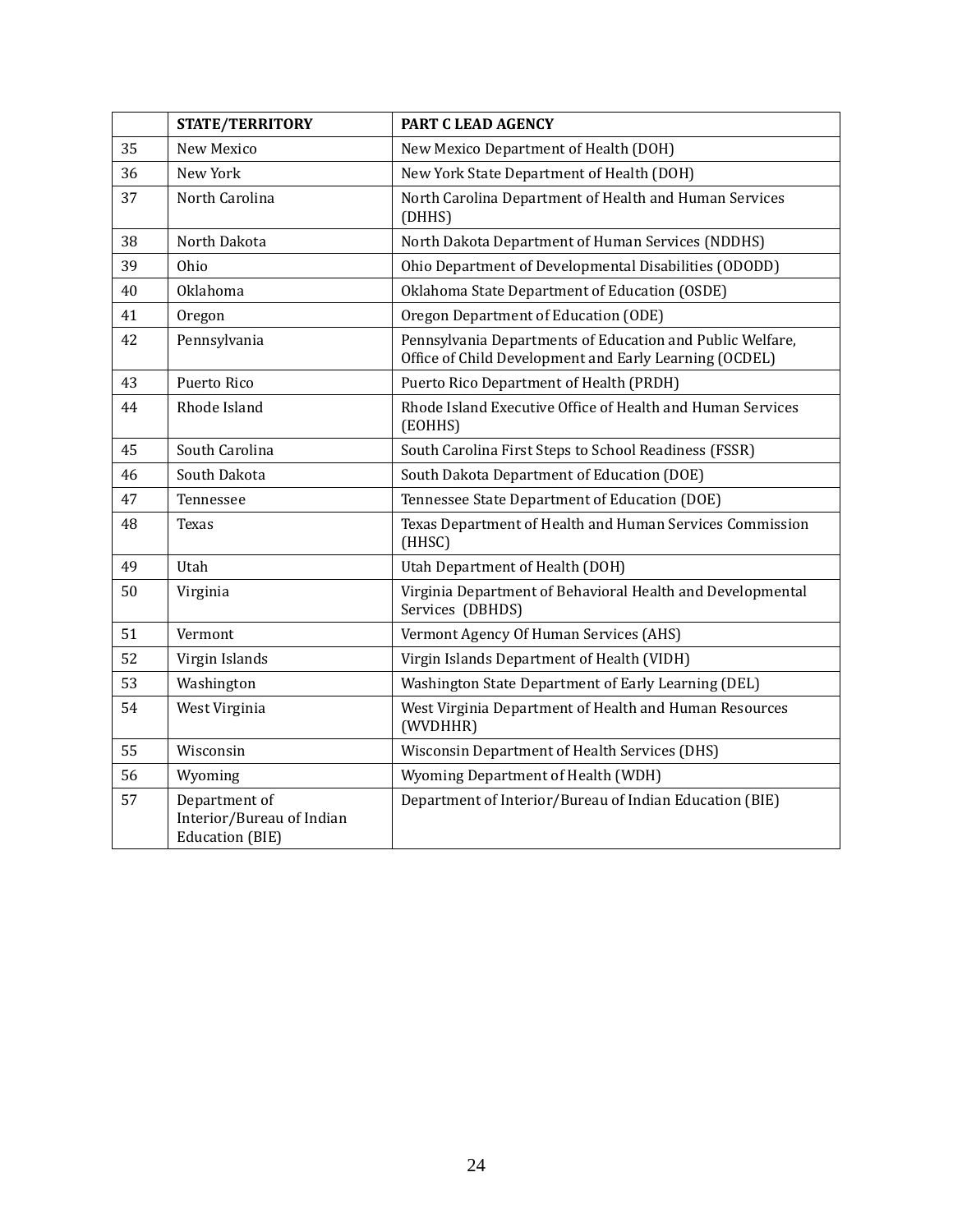|              | <b>MIECHV Program</b> | <b>MIECHV Program Lead Agency</b>                      |
|--------------|-----------------------|--------------------------------------------------------|
| $\mathbf{1}$ | Alaska                | Alaska Department of Health and Social Services        |
| 2            | Alabama               | State of Alabama Department of Children's Affairs      |
| 3            | Arkansas              | Arkansas Department of Health                          |
| 4            | American Samoa        | America Samoa Department of Health                     |
| 5            | Arizona               | Arizona Department of Health Services                  |
| 6            | California            | California Department of Public Health                 |
| 7            | Colorado              | <b>Colorado Department of Human Services</b>           |
| 8            | Connecticut           | Connecticut Office of Early Childhood                  |
| 9            | District of Columbia  | Government of District of Columbia                     |
| 10           | Delaware              | Executive Office of The Governor of Delaware           |
| 11           | Florida               | Florida Association of Healthy Start Coalitions Inc.   |
| 12           | Georgia               | Georgia Department of Human Resources                  |
| 13           | Guam                  | Government of Guam - Department of Administration      |
| 14           | Hawaii                | Hawaii Department of Health                            |
| 15           | Idaho                 | Idaho Department of Health And Welfare                 |
| 16           | Illinois              | <b>Illinois Department of Human Services</b>           |
| 17           | Indiana               | Indiana State Department of Health                     |
| 18           | Iowa                  | Iowa Department of Public Health                       |
| 10           | Kansas                | Kansas Department of Health and Environment            |
| 20           | Kentucky              | Kentucky Cabinet For Health & Family Services          |
| 21           | Louisiana             | Louisiana Department of Health and Hospitals           |
| 22           | Maine                 | Maine Department of Health and Human Services          |
| 23           | Maryland              | Maryland Department of Health & Mental Hygiene         |
| 24           | Massachusetts         | Massachusetts Department of Public Health              |
| 25           | Michigan              | Michigan Department of Community Health                |
| 26           | Minnesota             | Minnesota Department of Health                         |
| 27           | Missouri              | Missouri Department of Health and Senior Services      |
| 28           | MP (CNMI)             | <b>Commonwealth Healthcare Corporation</b>             |
| 29           | Mississippi           | Mississippi Department of Human Services               |
| 30           | Montana               | Montana Department of Public Health and Human Services |
| 31           | Nebraska              | Nebraska Department of Health and Human Services       |
| 32           | Nevada                | Nevada Department of Health and Human Services         |
| 33           | New Hampshire         | New Hampshire Department of Health and Human Services  |
| 34           | New Jersey            | New Jersey Department of Health and Senior Services    |
| 35           | New Mexico            | New Mexico Department Of Children, Youth And Families  |
| 36           | New York              | New York State Department of Health                    |

#### **Appendix C: Maternal, Infant, and Early Childhood Home Visiting Formula Grant Lead Agency**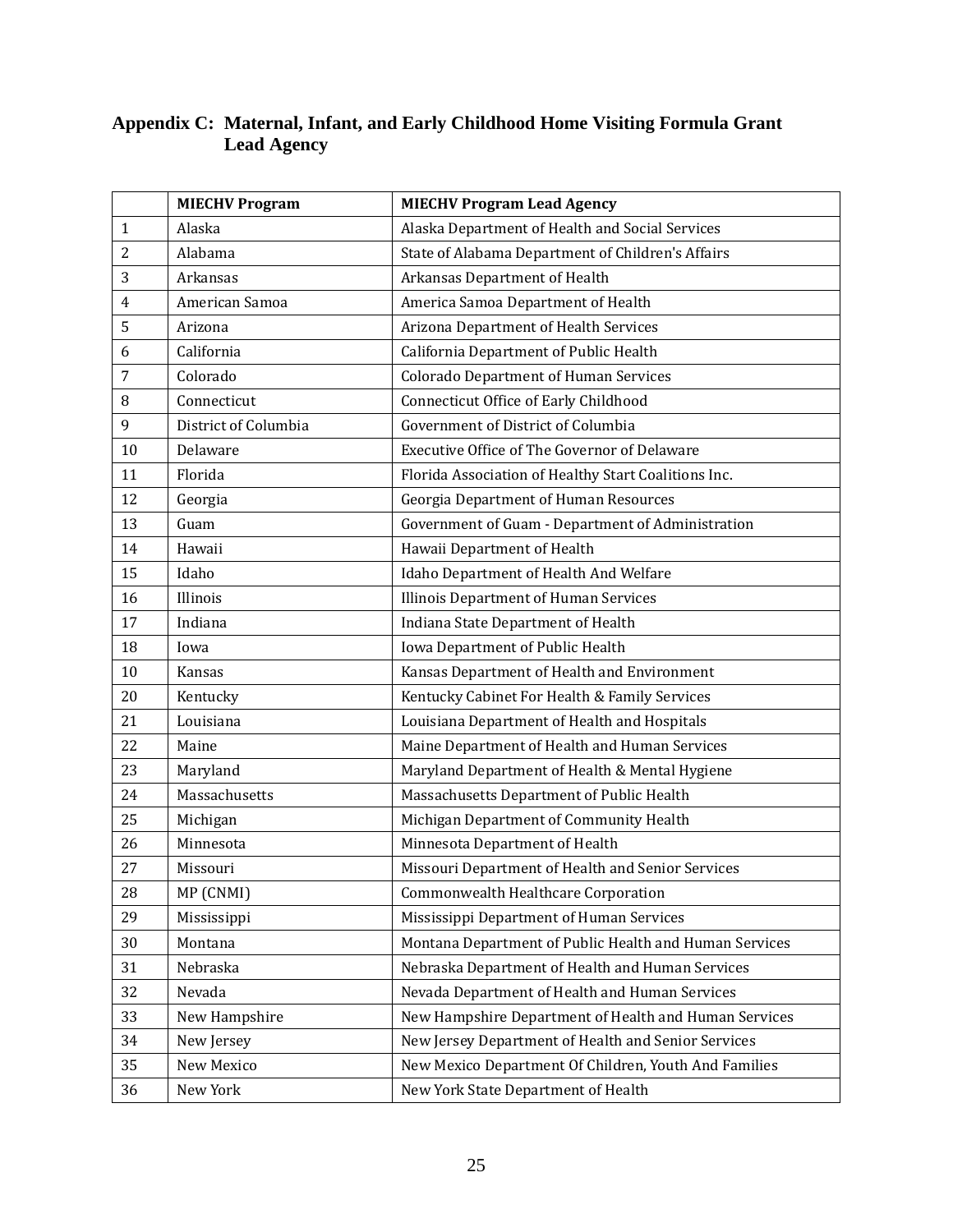|    | <b>MIECHV Program</b> | <b>MIECHV Program Lead Agency</b>                      |
|----|-----------------------|--------------------------------------------------------|
| 37 | North Carolina        | North Carolina Department of Health & Human Services   |
| 38 | North Dakota          | Prevent Child Abuse North Dakota                       |
| 39 | Ohio                  | Ohio Department of Health                              |
| 40 | Oklahoma              | Oklahoma State Department of Health                    |
| 41 | Oregon                | Oregon Department of Human Services                    |
| 42 | Pennsylvania          | Pennsylvania Department of Human Services              |
| 43 | Puerto Rico           | Puerto Rico Department of Health                       |
| 44 | Rhode Island          | Rhode Island Department of Health                      |
| 45 | South Carolina        | The Children's Trust Fund of South Carolina            |
| 46 | South Dakota          | South Dakota Department of Health                      |
| 47 | Tennessee             | Tennessee Department of Health                         |
| 48 | <b>Texas</b>          | Texas Health and Human Services Commission             |
| 49 | Utah                  | Utah Department of Health                              |
| 50 | Virginia              | Virginia Department of Health                          |
| 51 | Vermont               | Vermont Agency of Human Services                       |
| 52 | Virgin Islands        | Virgin Islands Department of Health Group              |
| 53 | Washington            | Washington State Department of Early Learning          |
| 54 | West Virginia         | West Virginia Department of Health and Human Resources |
| 55 | Wisconsin             | Wisconsin Department of Children and Families          |
| 56 | Wyoming               | Wyoming Parents As Teachers National Center, Inc.      |